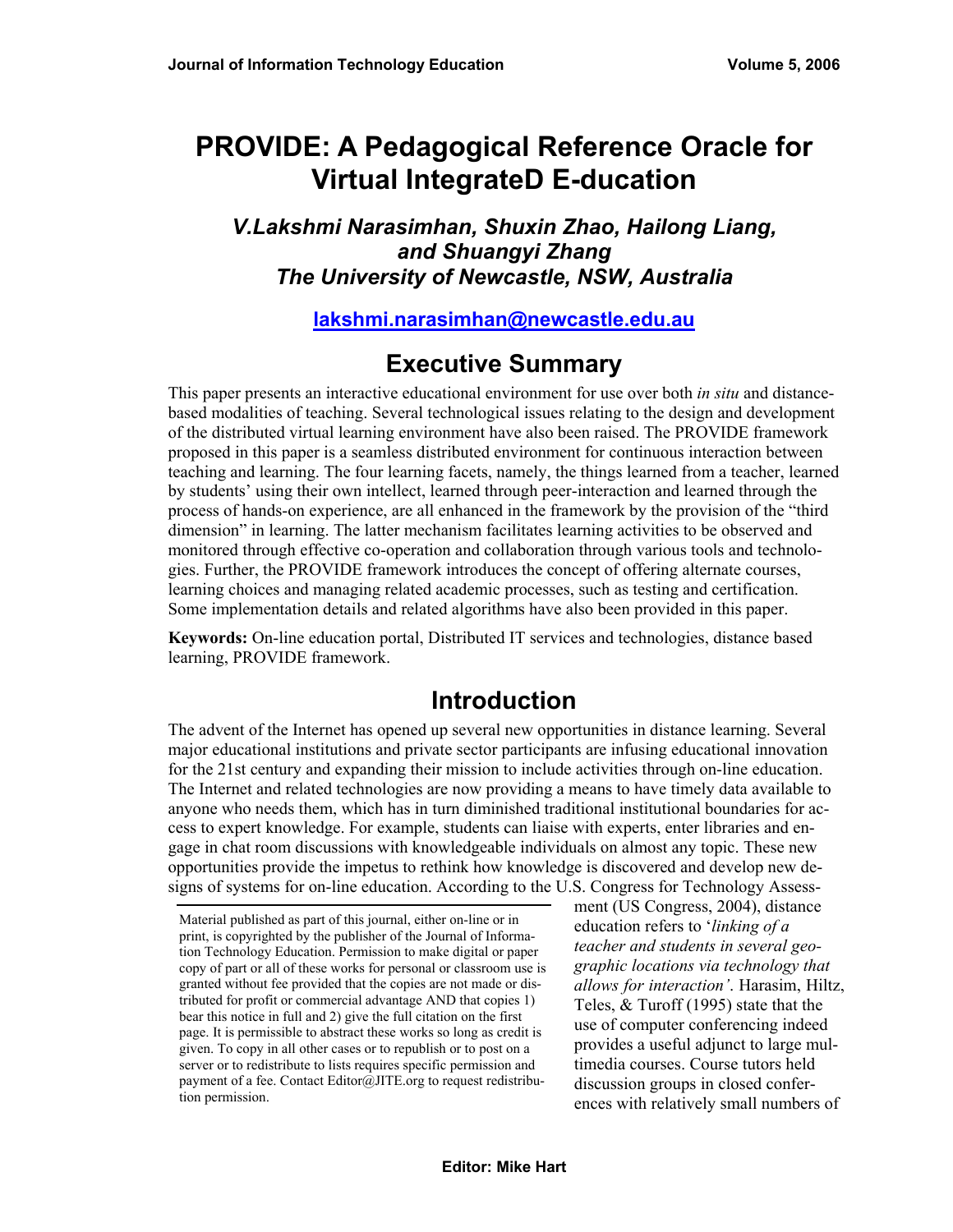students. Interestingly, the computer conferencing forum that was open to all students and tutors purely for socializing purposes generated the most traffic and became the most productive workspace. This unanticipated outcome opened up significant new avenues for practitioners of on-line education (Maehl, 2000). Interestingly, distance education institutions have not necessarily embraced on-line learning, but when they did, the transition to a communication-based technology has often gone more smoothly because of the overlap of values and skills required to succeed in the virtual setting. Indeed the growth and development of distance education is closely associated with the growth and development of Information Technology (Rowan, Barllell, & Evans, 1998).

## *Related Works*

Several researchers have raised the fundamental question of "who is a virtual student?" It has been assumed that it is predominantly learners who take on-line courses because on-line learning allows them to continue the delivery of any time, anywhere education. According to Gilbert (2001), a "typical" on-line student is generally described as 'being over twenty-five years of age, employed, with some higher education already attained, and equally likely to be either male or female. On-line students may be non-traditional undergraduate, graduate, or continuing education students. Studies by Carr (2000) have shown that the very elements that draw students to on-line classes - convenience in a busy work schedule, ability to continue to attend to family demands are the elements that interfere with their ability to remain enrolled. The virtual student is not hindered by the absence of auditory or visual cues in the communication process. In fact, he or she may be freed up by the lack of visual barriers that can hinder face-to-face communication. In addition, virtual students feel comfortable expressing themselves and contributing to a discussion through largely text-based means. This does not mean that the virtual student must possess exceptional writing skills to begin on-line study. Peterson (2001) reports that some instructors have found the writing skills of students improved with ongoing participation in on-line courses.

Palloff and Pratt (2001) note that instructors need to pay closer attention to the following indicators so that they do not miss them in an on-line class:

- Changes in level of participation
- Difficulty even getting started with the course
- Flaming other students or the instructor, meaning the inappropriate expression of emotions, particularly anger and frustration
- Dominating the discussion in inappropriate ways

When we add on-line teaching and learning to a mix of students - knowing that different types of students take on-line courses – the following four activities seem to facilitate learning:

- One-Alone Activities: Doing Internet research, including using on-line databases and journals, participating in listeners related to course material, receiving information via email from on-line groups producing information related to course material, and applying prior knowledge or learning are a few such activities.
- One-To-One Activities: These include doing independent studies, doing internships, taking correspondence courses, and making learning contracts.
- One-To-Many Activities: These include on-line lectures, whiteboard sessions, and online symposia using audio or video produced by the instructor.
- Many-To-Many Activities: They include discussion groups, listeners, and the discussion board; debates on critical or controversial issues in the course content; simulations; role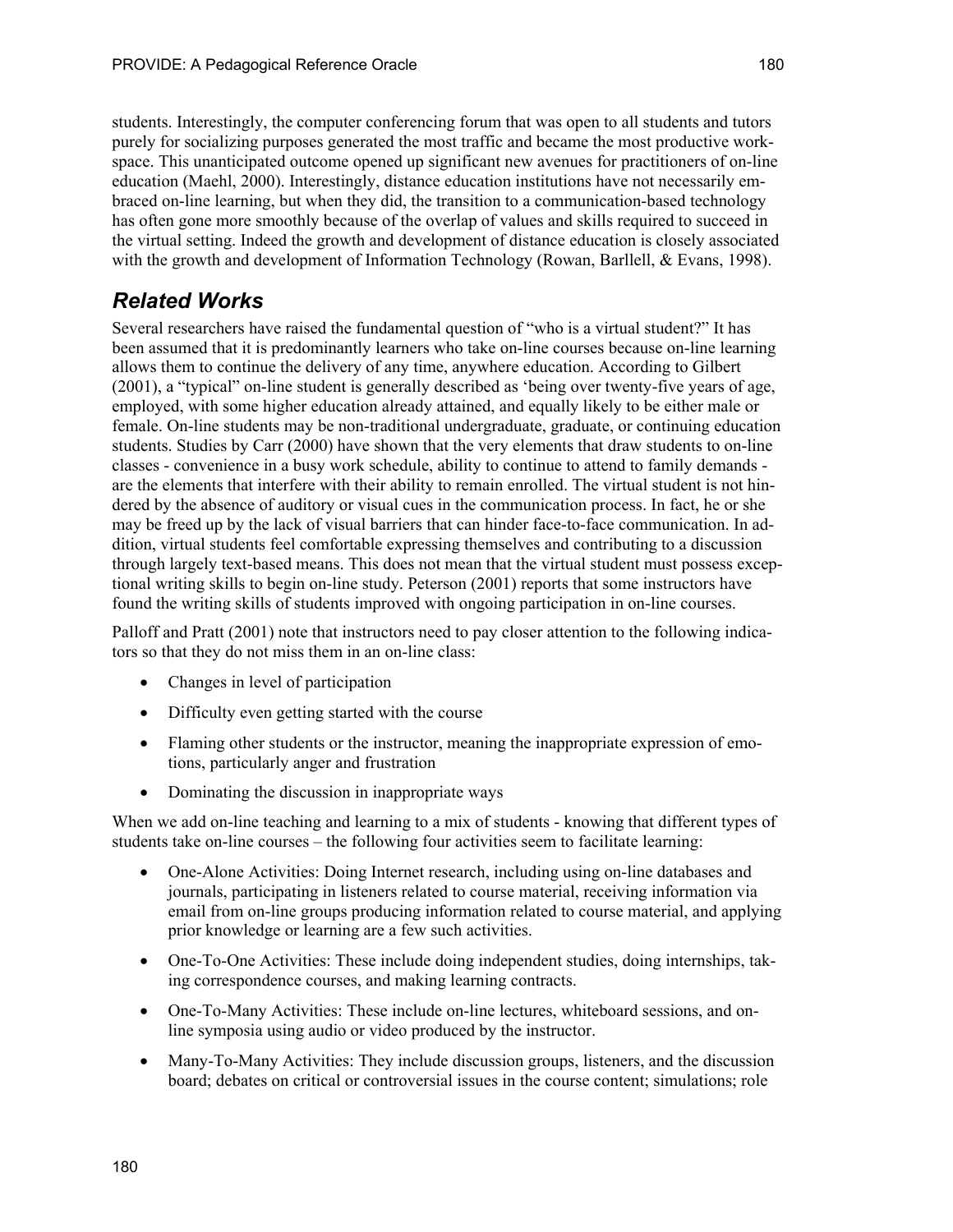plays; case studies; and collaborative group projects, which can take the form of small group research projects, discussions of cases, simulations, or role plays.

The diversity of distance learning and teaching with supporting technologies has been researched and discussed over the past decade. Many pedagogical models on distance learning have been proposed and some of them have already been implemented and put in use. Further, as noted before, the way in which on-line technology becomes operational, however, differs significantly from institution to institution. According to Harasim (1998) there appear to be three levels of technology that relate to continuing education:

- As the primary teaching mechanism for one or more courses;
- As an enhancement to traditional face-to-face courses:
- As a forum for discussions and information exchange with peers and experts and a means of accessing on-line resources

In the following paragraphs, we review some of these model technologies:

Kouki and Wright (1999) provide a description of the vast range of Internet tools, such as E-mail, www web, chat rooms etc, which are commonly used to build up a tele-learning environment. These tools fall into two main groups to support two kinds of communication in distance learning, namely, asynchronous communication and real time communication. Kouki & Wright (1999) also discuss the common ways for delivery of course materials and related information including textbook, assignments and learning instructions, which are mainly in the hypertext and hypermedia format available for students downloading or browsing. They also discuss on-line simulation of class sessions, which can by carried out in two ways: (1) asynchronous lecture, which utilizes web pages in hypertext or hypermedia format with glossaries, indexes, exercises and references and (2) synchronous lecture and class discussion, which exploits Internet relay chat, MUD, or conferencing software to simulate the dynamic communication. Ling et al. (2001) explore the result of a survey of the current situation in distance education carried out by Australia universities.

Ganesan, Edmonds, and Spector (2002) present the challenge of designing a large-scale, networked and distributed learning environment and instructional system. Their system aims to provide support for communication and co-ordination in addition to providing a degree of control on what the learners do and think, through the tracking of learners' activities and progress towards their personal goals. They note that the instructor-led workshop is giving way to hybrid course design that includes a combination of technology-mediated events and more traditional classroom events. They suggest that distributing specific course events and activities ahead of a particular lesson would be much more worthwhile than placing the entire course on-line. Fritze, Welch, and Ji (2000) describe the components required for implementing on-line learning activities that are customizable for local disciplines, styles and discursive pedagogical interactions. Core to their framework is the "State Description Protocol for describing and recording the state of arbitrary learning activities". Through this implementation, "a learner's actions can be recorded, analysed, restored, annotated or utilized by others through their activity pages". This mechanism provides the flexibility in educational design so that collaborative sharing can be maximized.

Mayes, Dineen, Mckendree, and Lee (2002) propose a system in which several software components are used to capture, store and retrieve records and outputs of real learning episodes and make these available for new learners. This idea is based on the premise that the experience of watching other students learn helped the new learner to model one's learning more effectively. They also demonstrate how the idea might be exploited in practice by their design of a system called "Dissemination". Jones & Asensio (2002) summarise an important literature on design for networked learning by interviewing some of the design practitioners themselves. The work by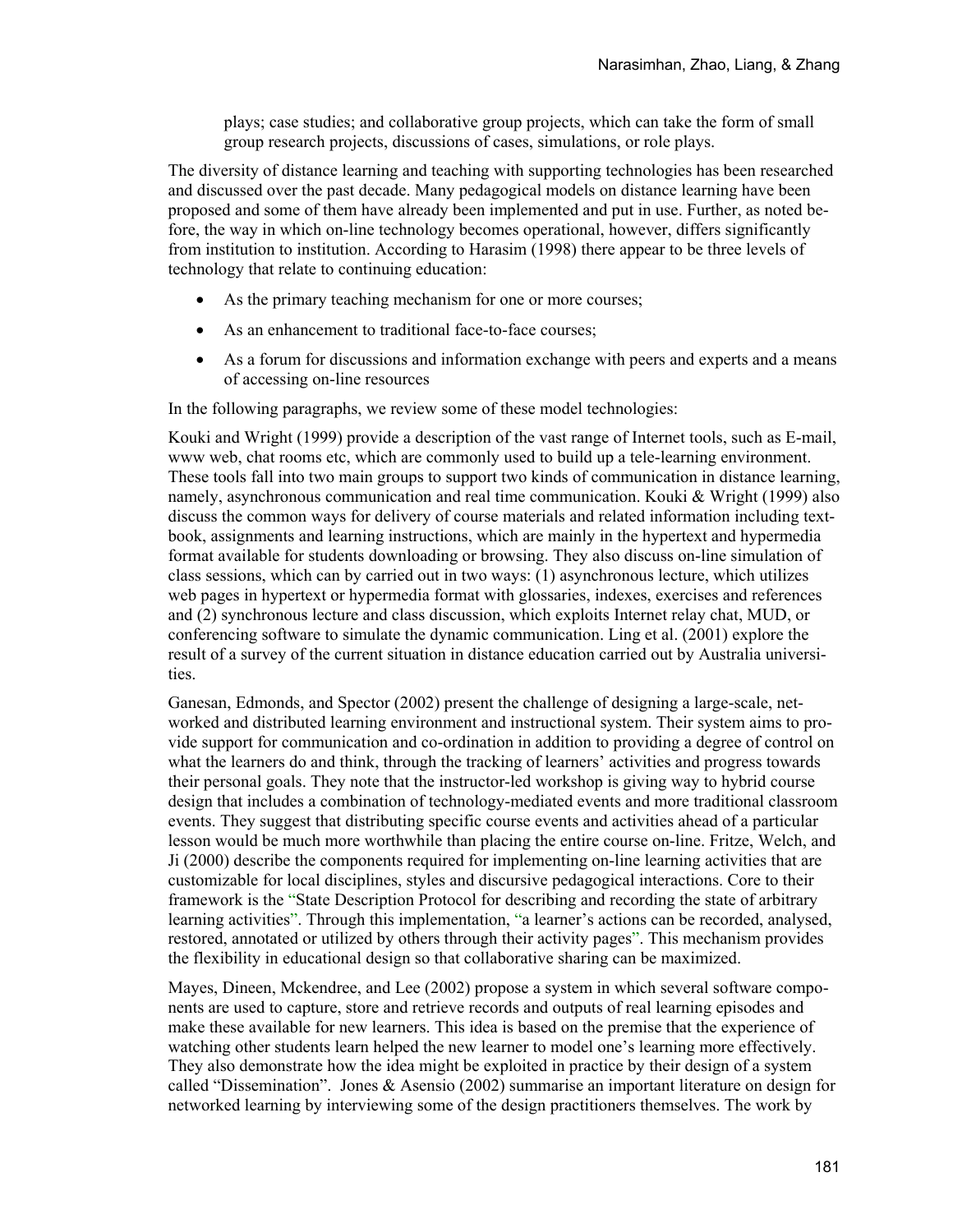Reigeluth (1983) covers the field of Instructional Design (ID), which aims at improving the process of instruction or teaching and to prescribe 'effective' methods of instruction that would induce the desired changes in student knowledge and skills. Trehan and Reynolds (2002) emphasise the potential of collaborative assessment, especially on-line mechanisms, by examining its rationale from a critical perspective. Their on-line collaborative assessment involves learners having to assess their own and others' learning through negotiation of criteria and methods of assessment, whilst others argue (Reynolds & Trehan, 2000) that it can also create anxiety, uncertainty and stress.

Hegarty, Phelan, and Kilbride (1998) provide a blueprint for building an interactive classroom for distance teaching and learning. They discuss the factors including teaching method, environmental factors, voice and video considerations that would affect remote learning and the effectiveness of available technologies such as video-conferencing discussion and audio-visual media. Crawford and Kevill (2000) introduce an on-line version of self-test and self-evaluation environment. It uses the Quiz Module of WEBCT, which employs an underlying item bank of over 700 questions. Kemm, Kavnoudia, Fritze, and Williams (2000) introduce a student-centred collaborative learning environment (CLE) as a replacement to formal lectures. Central to the environment is the facility for students to learn in small groups with the computer being an interactive medium to guide, prompt and assist the group or individuals learning. The tasks within the CLE session are designed to encourage peer learning and peer teaching. McMahon and Oliver (2000) present the case for consolidating a Bachelor of Communications program in which around 600 students will complete an introductory course in digital technologies in Edith Cowan University. They discuss the multiple levels of learning, critical design elements and strategies to support these needs towards different levels.

There is no doubt that IT has changed education fundamentally and the positive impacts of IT on education are overwhelming. IT has opened the door for many people to access knowledge and learning. IT provides facilities that individualize the education process, thereby accommodating student needs in terms of time, location, interests, propensities and learning styles. The engagement of IT with education has expanded educators' capabilities to improve educational standards and to deliver more qualified and effective education and educational systems and environment (Schacter, 1999). Large-scale, comprehensive and generalized studies, such as ACOT in last decade (NSBA, 2005; Schacter, 1999), have concluded that students in technology-rich environments have shown positive outcomes in achievement, learning interests and attitude. IT has seeded the building of such environments through computer-assisted instruction, integrated learning and simulation teaching systems, and collaborative network systems (Schacter, 1999). Further building blocks include the following:

- 1. Digital libraries, on-line books and course materials and on-line information browsing provide unlimited and unconstrained access to various educational resources.
- 2. Remote education systems, E-learning systems and virtual classrooms provide learning opportunities to students worldwide without space, time and location concerns.
- 3. Video conferencing, discussion over the Internet and voice over the Internet have saved time and, further, made learning more comprehensive and interesting.
- 4. Email and discussion boards provide facilities for effective communication and developing personal interests.
- 5. Auxiliary tools, such as Internet search engines and digital thesauruses provide such conveniences to students as the on-line quiz, electronic assignment submission and so on.
- 6. Special needs of particular students can also be addressed with suitably designed software systems.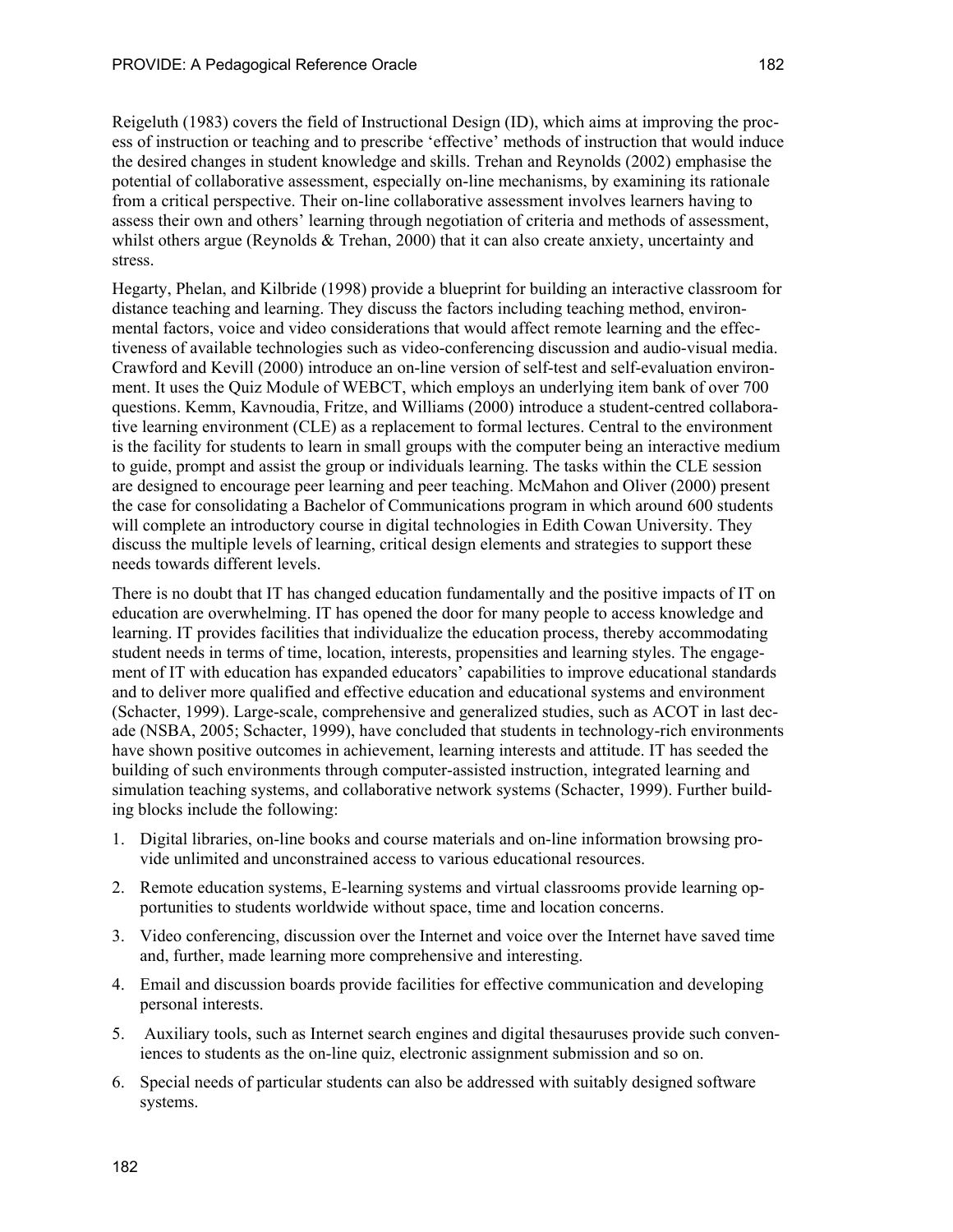Educators have also benefited from this IT revolution in some of the following ways:

- 1. IT facilitates effective management of the education system. Student on-line enrolment, group email, and intranet make large education systems more manageable and productive.
- 2. IT allows teachers to spend less time on cumbersome paper work, to access comprehensive resources and to bridge effective collaboration between peers.
- 3. IT simulation software and video conferencing help educators create and deliver more interesting and effective course content.
- 4. IT allows effective interaction and communication between remote educators and students.

However, some of the drawbacks of IT to education include the following: E-learning alone can lead to reduced development of social and cultural communication skills and eliminate interaction required in the case of peer-to-peer learning. Further, the benefits of IT are restricted to those who have access to required technologies, thereby seeding a "digital divide" in education also. In addition, there are also concerns with regard to the reliability of the underlying technologies (E-Learning guru, 2005; US Department of Education, 2005).

## **Distributed Distance Learning**

There appear to be three types of distributed distance learning that allow instructors, students, and content to be located in different, non-centralized locations so that instruction and learning occurs independent of time and place. They are: the Virtual Learning Environment (VLE) (Dillenbourg, 2000), the Managed Learning Environment (MLE) (Joint Information Systems Committee [JISC], 2004) and the Virtual University (VU). Their Distributed Learning Models can be used in conjunction with traditional classroom-based courses, with traditional distance learning courses, or can be used to create wholly virtual classrooms. Note that, however, since educational resources are stored digitally rather than on bookshelves, library services need to be more closely integrated with the learning environment (Littlejohn, 2003).

The Virtual Learning Environment (VLE) (Dillenbourg, 2000) is a structure created on the Web, where all aspects of a traditional learning environment can be placed (also known as 'learning management system' (LMS)) along with the tools for their management and facilitation. It should also enable the provision and management of content and resources required in helping to make the activities successful towards learning and teaching as well as administrative functions from enrolment through to assessment results and careers advice.

The Managed Learning Environment (MLE) (JISC, 2004) includes the wider features of enrolment, course options management, student record and profile keeping. In addition, it caters for the wider management, interchange, publication of content and has features needed to allow learners to move or progress between courses and institutions.

The Virtual University (VU) (Connick, 1999) is an offshoot of a traditional institution offering a variety of programs and courses.

A number of VLES/LMSs are now available in the market including WebCT ([http://www.webct.com/\)](http://www.webct.com/), Blackboard ([http://www.blackboard.com\)](http://www.blackboard.com/), Colloquia (2004) ([http://www.colloquia.net/\),](http://www.colloquia.net/) Co-Mentor (Catherine, 2004), Lotus LearningSpace ([http://www.lotus.com/lotus/offering3.nsf/wdocs/learningspacehome\)](http://www.lotus.com/lotus/offering3.nsf/wdocs/learningspacehome) and COSE (2004) ([http://www.cose.org/\).](http://www.cose.org/) Implemented and managed properly, distributed distance learning allows students to be more than just interactive, but also engages them in the learning process. Furthermore, the use of chat rooms and both synchronous and asynchronous moderated discussion groups means that students have the opportunity to learn from each other and discover knowledge and meaning among themselves (Fallows & Bhanot, 2002).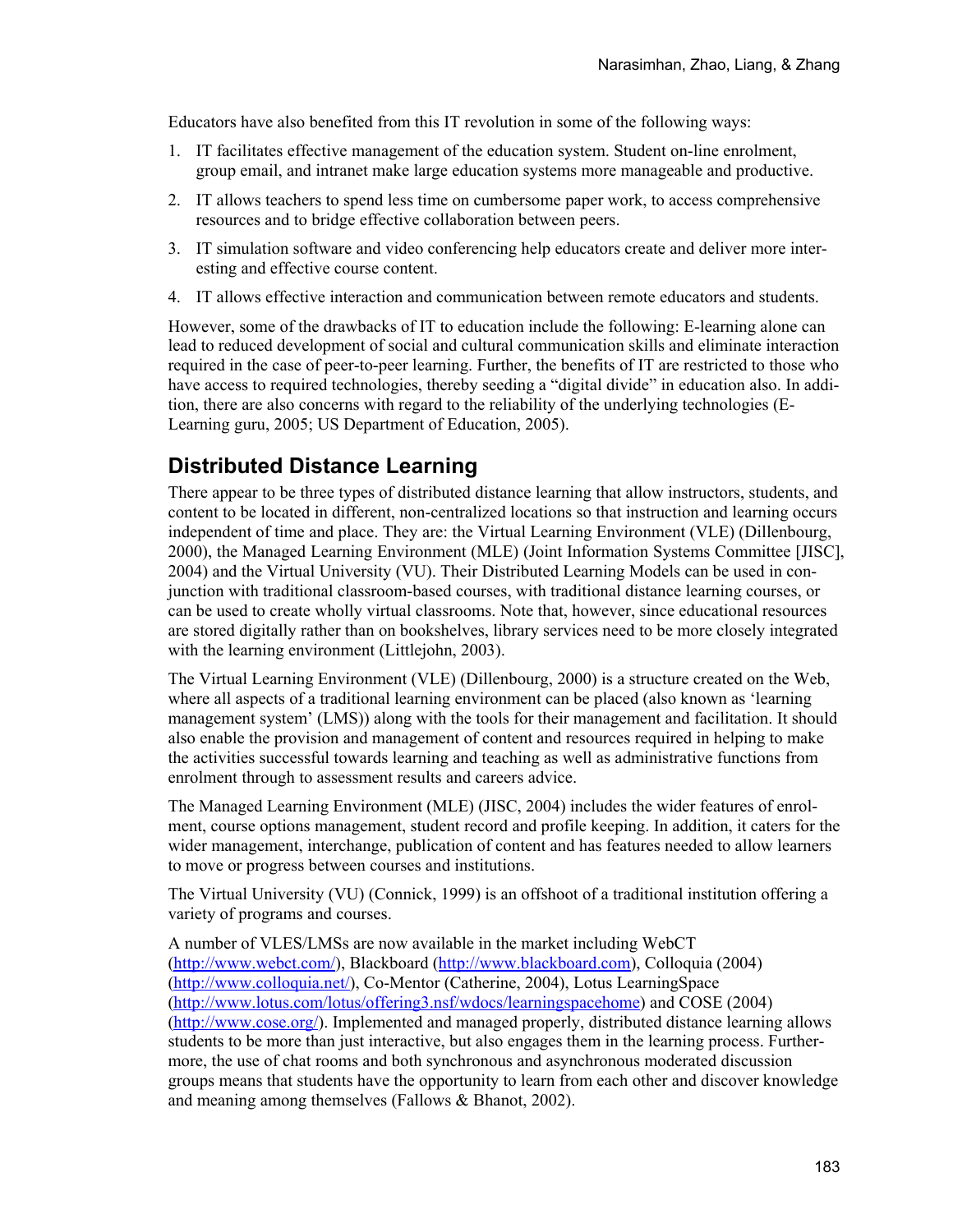This paper deals with a Pedagogical Reference Oracle for Virtual IntegrateD E-ducation, called PROVIDE, which is aimed at providing an interactive educational environment over both *in-situ*  and distance-based modalities of teaching. PROVIDE offers a seamless distributed environment for continuous interaction with both peers and instructors. PROVIDE also facilitates learning's "third dimension" in that learning in PROVIDE can be observed, monitored and enhanced on an on-going basis. The third dimension in learning relates to depth and perspective in learning, transforming ideas into action and ultimately extending individuals and the organisation into the commitment for continued learning during their on-going life time (see for example [\[http://www.tirian.com/3d/\]](http://www.tirian.com/3d/)). Teachers provide the third dimension in learning with their particular method of teaching, specialised oratory and/or stylised skills, observations and on-the-spot improvisations. In this paper, we allow technology to provide some aspects of these skills so that the 3rd dimension in learning could be attempted. PROVIDE keeps a profile on the learning of an individual so that it can proactively manage the process and offer alternate courses of action where required. The PROVIDE framework includes tools and technologies for cooperation and collaboration. Furthermore, PROVIDE is also populated with a suite of testing and certification tools in order to provide individuals with a choice of learning procedures. In addition, PROVIDE's value-added services include offering organizations to have a certified means to meeting their on-going commitments to continuing education. We expect PROVIDE to be actively deployed and used in the near term (first 5 years) as a virtual learning environment, and we expect it to become a major source in education for "Digitally Empowered Learning".

According to the PROVIDE philosophy, learning occurs through four facets, namely, 1) through what is taught by a teacher, 2) through what is learnt by the students' own intellect, 3) through peer (interactive) learning and 4) through the process of hands-on experience. The underlying philosophy of PROVIDE has been considerably inspired by Barthruhari's (circa 400AD) monumental work on education, according to which, learning occurs through four facets: a fourth from a Guru or a teacher, a fourth from self-learning, a fourth from peer-learning and a fourth from experience (or case-based learning). More details on this philosophy are beyond the scope of this paper. In the past, the teacher directly interacted with the students through visual clues and aided their learning. Further, the place of learning provided sustained mechanisms, such as on-going assessment, which extends the students' thinking in order to augment their own intellect. Further, some places provided teaming processes to augment further learning through peer-to-peer learning. However, it has always been difficult to pass on the experiences through teaching alone. In this project, we attempt to enhance all four methods of learning and in addition, attempt to implement them through our E-education framework, PROVIDE.

In a typical electronic distance learning environment, it is not possible to monitor students' learning due to absence of visual clues; this is typically called the "third dimension" in learning and teaching (see for example [http://www.tirian.com/3d/\).](http://www.tirian.com/3d/) Fortunately however, distance learning provides other clues, such as monitoring and observing the navigation profiles and the interaction profiles of students. Technologies such as electronic whiteboards and blackboards have been used to observe the behaviours. However, such technologies still are not capable of providing the third dimension in learning. We provide the use of information space (described below) as the new mechanism for achieving better annotations in learning and these issues include, but are not limited to, observability and monitoring ability.

We therefore believe that PROVIDE offers a distributed, yet integrated, virtual learning environment. In this paper, we describe some of the tools and technologies for PROVIDE that have already been developed and integrated, and in addition, we describe other tools currently under development. The rest of the paper is organized as follows: the following section covers various issues and techniques that underpin the system, and following that, system architectural issues are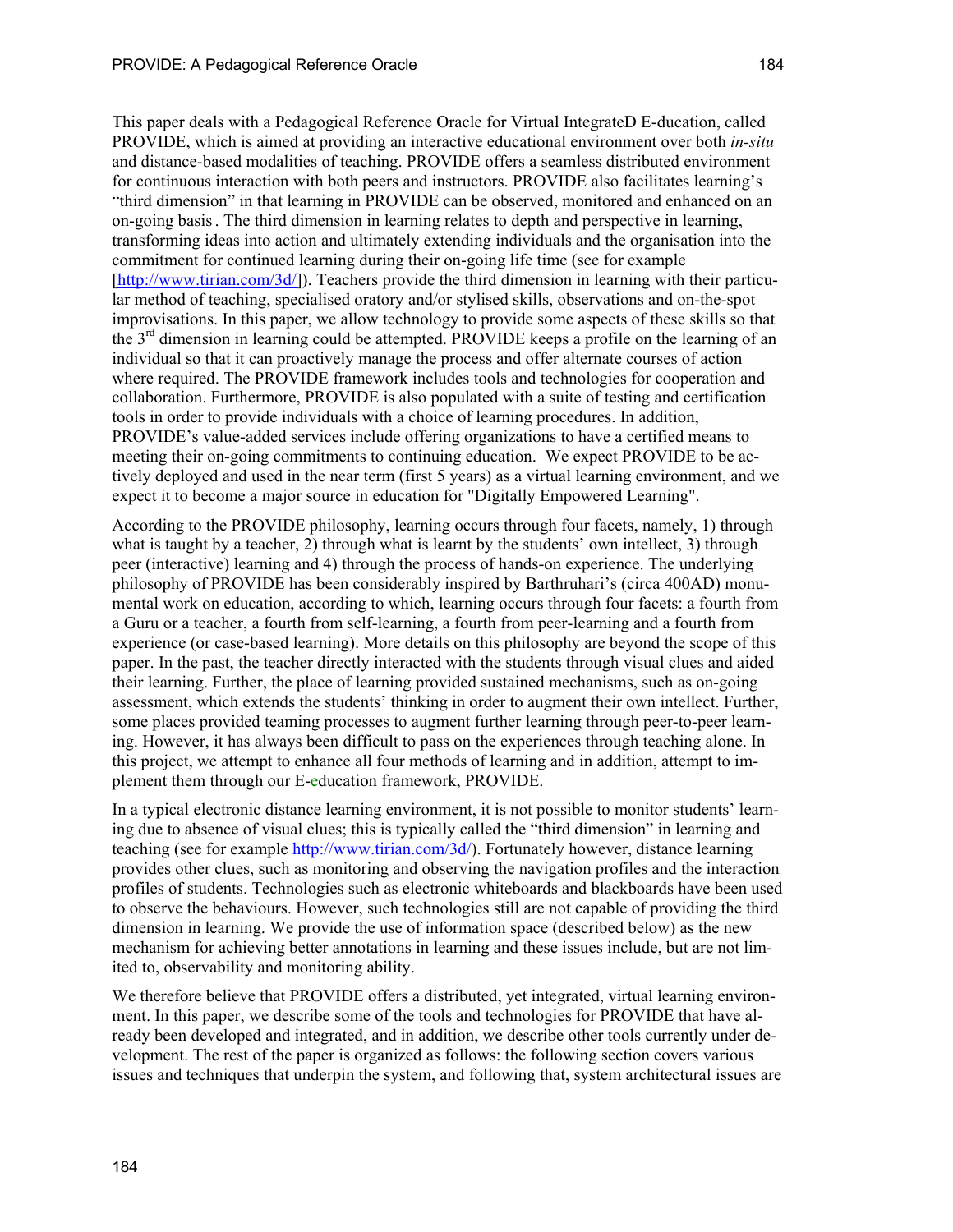presented. There is then a comprehensive discussion of the issues arising out of our research work; and the conclusion summarises the paper and offers pointers for further R&D work in this area.

# **PROVIDE Issues and Tools**

The PROVIDE research has several dimensions, some of which have already been made concrete through a variety of earlier work done by both ourselves and other researchers. The following sections describe the methods and techniques that form the core of PROVIDE. The architectural aspects of PROVIDE are covered separately in section 3.

## *Language Specification Issues*

The PROVIDE system incorporates our earlier work on architectural specifications, primarily achieved through CORBA IDL (Common Object-oriented Resource Broker Architecture Interface Definition Language) and CIDL (Component Interaction Definition Language). A suitable wrapper facility is also available so that existing services can be readily ported over the PROVIDE framework.

## *System Analysis Issues*

Cooperation and collaboration tools, such as whiteboards, blackboards and groupware products are nominally available in many education-directed information systems. However, the need for co-ordination and the lack of bandwidth often are vital impediments to their usage. Such technologies need to marry appropriate compression technologies in order to be effective. A progressive compression scheme with a suitable quality of service metric enforced on it would be more than adequate. Furthermore, our system offers shared voice board (using voice-over IP technology) and, where bandwidth is available, a shared video board also. It has been empirically observed in industrial service support systems, that interactive voice technology offers a significant degree of customer satisfaction and it is expected that PROVIDE will also benefit in the same way.

The Virtual Learning Environment offers several facilities, including but not limited to the following:

- No need to "fix" the time for instruction delivery
- The need for physical commuting is replaced by High-tech telecommuting
- Learning material is presented through outsourced technical support, which is available 24 hours, 7 days a week over the whole year.
- Testing of the learned material is through an outsourced support.
- The entire learning and testing methodology is completely self-organized.
- Peer-interaction during learning is also completely self-organized.
- Learning is organized at student's own pace.
- The mobility of a student is not affected in any manner as the virtual environment can be "carried by the student".
- Intelligent instant messaging support provides peer-support environment also.
- On-line help in the form of admission support (e.g., pre-requisites), administration (e.g., due date, assignment information dissemination), virtual classroom support and virtual laboratory support with and without tutor support is also available.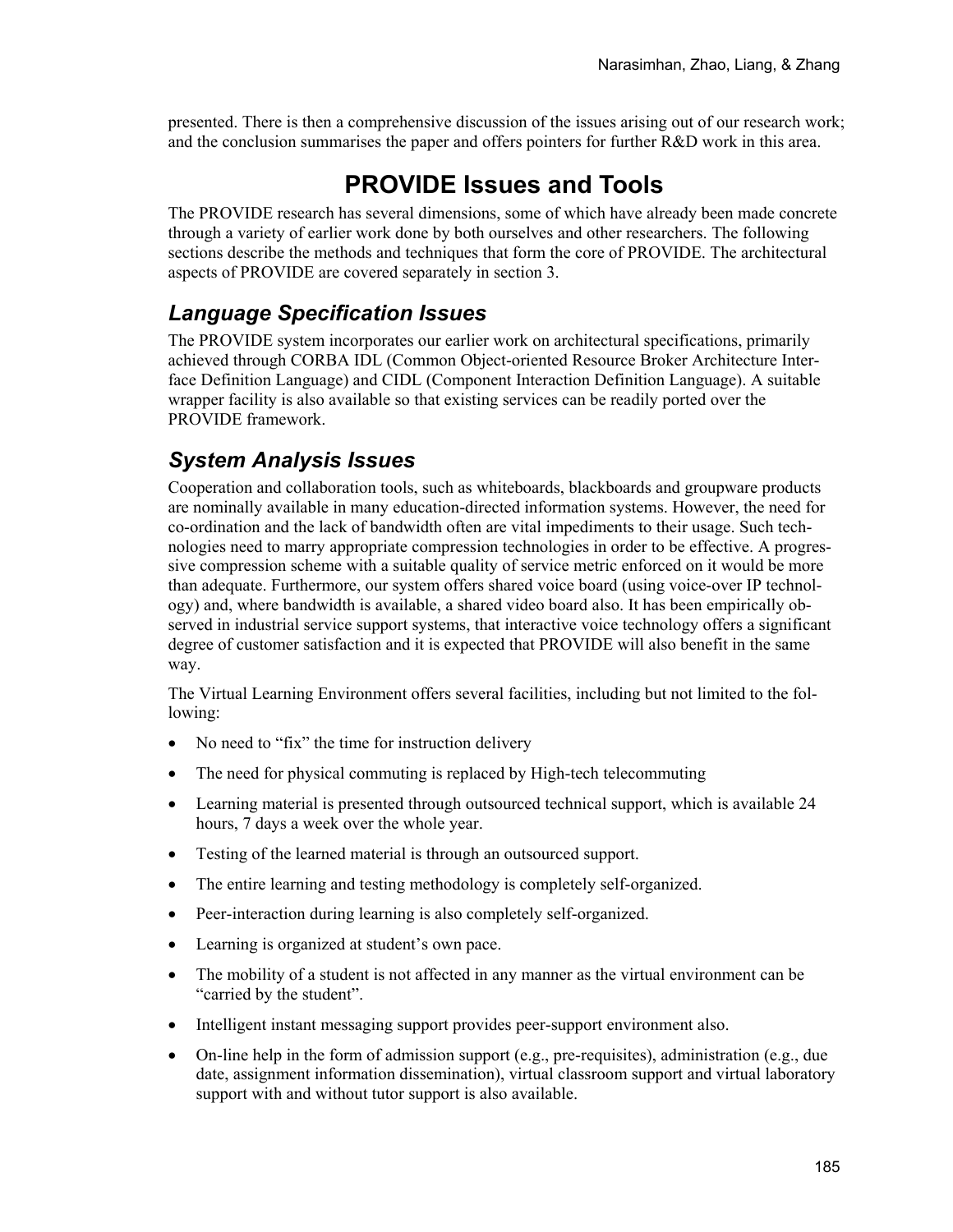- Annotations and feedback are available through a number of mechanisms. For example, students can choose to let their learning sessions be observable and/or monitorable by experts from behind so that deficiencies in learning can be pinpointed. In addition, an expert can choose to point out certain good learning patterns, which can aid faster learning. Indeed it has been observed that learning patterns offer significant help in providing better learning and that "progression without intervention" can be better implemented. A suitable form of FAQ service which has a knowledge-based persistence (so that inter-session knowledge can be maintained in order to answer queries with context-in-sense) can improve the overall learning process significantly.
- Testability for learning and acquisition of knowledge can also be achieved. In addition, several certification methodologies, such as self-certification, mediated certification (where certification is done by a separate professional body) and professional enhancement programs (in the case of organizational learning) and their certification requirements are envisaged to be fully automated. The entire process is peer-review driven with periodic feedback available to the right people. The workflows between various services themselves are well-organized. The foundations to the PROVIDE environment are three latent services, which are: i) an Agentbased engine, which aids the composition of services and entities, ii) an inference generation and maintenance service and iii) a workflow management service.

## *Application Issues*

The PROVIDE system can be applied and tailored to several learning environments from software engineering education to medical education through to arts and science education; but the system needs to be tailored for each application environment. Other application issues include: support for course materials, version controlling the materials, automatic update generation, etc. Some of these issues are complex and will not be addressed in this paper.

## *Evaluation Issues*

Evaluation of PROVIDE will be done in several ways: technology evaluation will be achieved through the development of a capability technology demonstrator, which will be deployed over an actual classroom environment. The learning methodologies will be evaluated through a variety of feedback – both on-line and off-line – mechanisms. Several automated tools have already been identified for the management of feedback and annotations.

# **System Architectural Issues and Its Information Space**

The PROVIDE Information Space is a dynamic distributed collaborative working environment, whose architecture, as shown in Figure 1, has a collection of peer-to-peer (P2P) services, Business-to-Business (B2B) services and Business-to-Customer (B2C) services, such as the following: Cooperation Service, Annotation Service, Expertise Service, Testing Service, Certification Service and Management Service. PROVIDE employs the Model Driven Architecture (MDA) (OMGa, 2004) philosophy of the Object Management Group (OMGb, 2004) and consequently it will be truly independent of considerations due to platforms, operating systems and underlying (computer) languages. Enterprise solutions such as DCOM and RMI will become operable under this CORBA environment. In the following sections, we present the details of these services and their operational capabilities. It is further noted that the architectural framework being adopted is itself an innovation as it brings out the entire system as a seamless integrated entity over a distributed environment to all types of users (viz., users/students, teachers, testers and experts).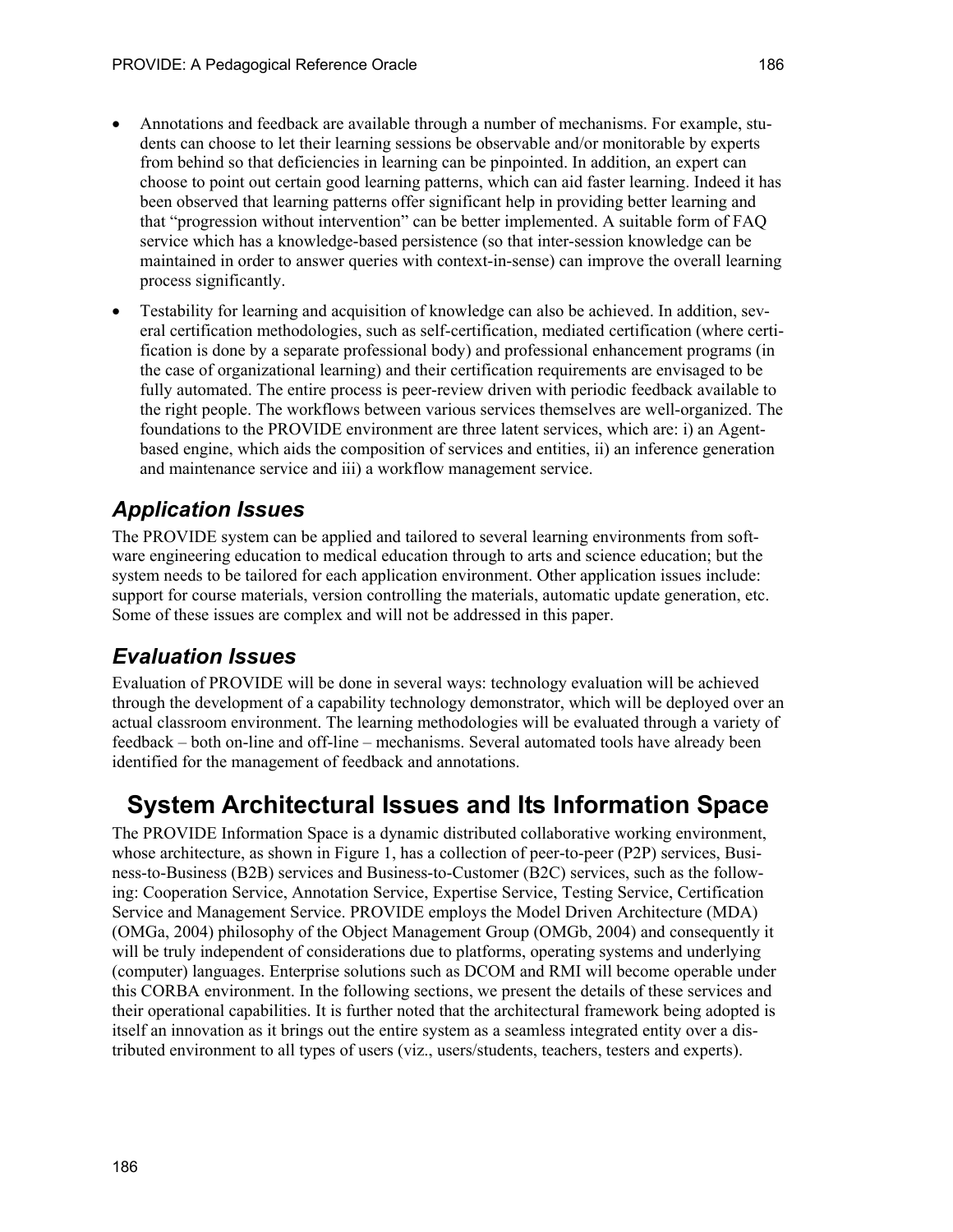

**Figure 1: Architecture of the PROVIDE System** 

## *Cooperation Service*

Most elements of the Cooperation Service have been developed or implemented by ourselves and other researchers, but further research is required to define and develop other services. It has seven sub-services, which include: a shared whiteboard, shared blackboard, newsroom, chat room FAQ server and a synchronized editor. Further to this, we provide a Voice & Video over IP (VVIP) server, which provides a shared voice board, whereby one can conduct discussions using Voice over IP technology and deploy VXML and shared video board, which is similar to the shared voice board facility.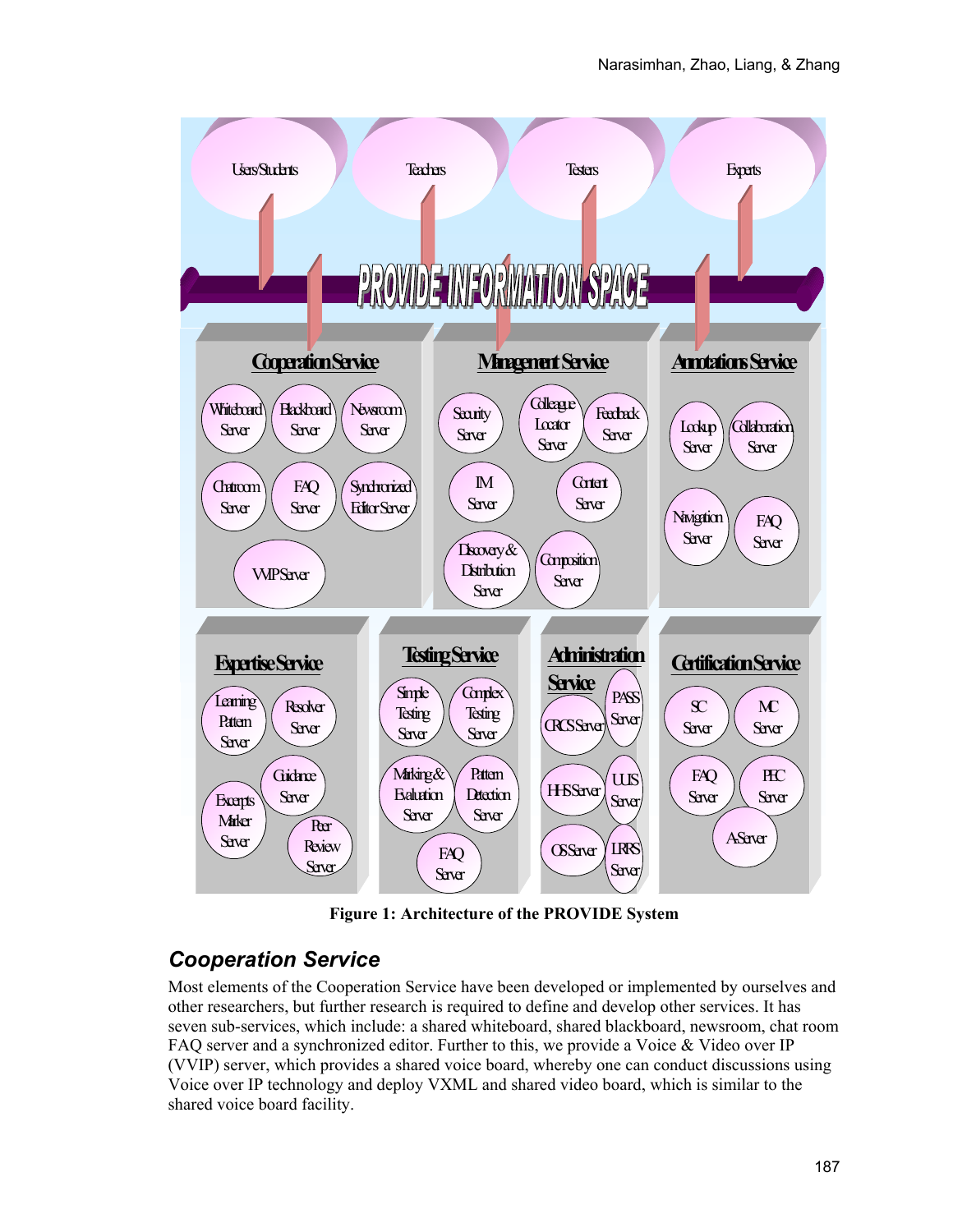| <b>State Seng1110 Discuss Board -- Educational Portal - Microsoft Internet Explorer</b>                                                                                                                                                                                                                                                                                                                                      |                                 | $ .\ $ a $\ $ $\times$ |
|------------------------------------------------------------------------------------------------------------------------------------------------------------------------------------------------------------------------------------------------------------------------------------------------------------------------------------------------------------------------------------------------------------------------------|---------------------------------|------------------------|
| Edit View Favorites Tools Help<br>File                                                                                                                                                                                                                                                                                                                                                                                       |                                 |                        |
| ○ Search ☆ Favorites ● Media → 图 2-8 → 图<br>$\blacksquare$<br>$ \times $<br>Back -                                                                                                                                                                                                                                                                                                                                           |                                 |                        |
| Address <b>B</b> http://flame:22222/eps/pageA.jsp                                                                                                                                                                                                                                                                                                                                                                            | $\mathbf{B}$ Go<br>$\checkmark$ | $Links$ <sup>33</sup>  |
| seng1110 Discuss Board                                                                                                                                                                                                                                                                                                                                                                                                       |                                 |                        |
| Student No.: 1000121 logout                                                                                                                                                                                                                                                                                                                                                                                                  |                                 |                        |
| new msg 1000192 Tue Jul 06 13:42:12 EST 2004<br>test 1000121 Tue Jul 06 13:17:40 EST 2004<br>- Re: test anonymous Tue Jul 06 13:42:26 EST 2004                                                                                                                                                                                                                                                                               |                                 |                        |
| new msg 1000190 Mon Jun 21 14:27:50 EST 2004<br>dinner 1000121 Tue Jun 15 17:43:31 EST 2004<br>- Re: dinner anonymous Tue Jun 15 17:48:56 EST 2004<br>o i don't know anonymous Tue Jun 15 17:51:35 EST 2004<br>$\blacksquare$ hello anonymous Mon Jun 21 14:28:01 EST 2004<br>when we have exam 1000121 Tue Jun 15 17:38:56 EST 2004<br>ZW 1000121 Tue Jun 15 17:33:21 EST 2004<br>test 1000121 Tue Jun 15 15:10:14 EST 2004 |                                 |                        |
| hello java 1000121 Tue Jun 08 20:29:41 EST 2004<br>• Re: hello java anonymous Tue Jun 15 17:52:48 EST 2004<br>• Re: hello java anonymous Tue Jun 08 20:30:15 EST 2004<br><b>Post Message</b>                                                                                                                                                                                                                                 |                                 |                        |
| h000121<br>StudentNo.                                                                                                                                                                                                                                                                                                                                                                                                        |                                 |                        |
| e'l Done                                                                                                                                                                                                                                                                                                                                                                                                                     | Local intranet                  |                        |
| Telnet flame<br>M login - Paint<br><b><i>H<sub>a</sub></i></b> start<br><b>R</b> tomcat<br><b>A</b> Windows Messenger<br>5 Internet Explorer                                                                                                                                                                                                                                                                                 | $4.20$ M $4.20$ PM              |                        |

**Figure 2: A Typical Main Board in PROVIDE** 

| Seng2050 Discuss Board -- c30122222--Shuxin ZHAO - Microsoft Internet Explorer                                                                          |                                            |                            |              |                        |                         | $\Box$ $\Box$ $\Box$  |
|---------------------------------------------------------------------------------------------------------------------------------------------------------|--------------------------------------------|----------------------------|--------------|------------------------|-------------------------|-----------------------|
| View Favorites<br>Tools Help<br>File<br>Edit                                                                                                            |                                            |                            |              |                        |                         |                       |
| $ \mathbf{x}$<br>$\bigodot$ Back $\cdot$ $\bigodot$                                                                                                     | 2 △ ○ Search ☆ Favorites ● Media ② △ △ ■ 3 |                            |              |                        |                         |                       |
| Address <b>B</b> http://flame:22222/eps/pageB.jsp?msgId=1                                                                                               |                                            |                            |              |                        | $\vee$ $\Rightarrow$ Go | $Links$ $\rightarrow$ |
| hello java<br>Posted by 1000121 On (Tue Jun 08 20:29:41 EST 2004)<br>asif lasdifasdf asdf asdf asdf<br>Go back to HomePage                              |                                            |                            |              |                        |                         |                       |
| <b>Follow Ups</b>                                                                                                                                       |                                            |                            |              |                        |                         |                       |
| - Re: hello java anonymous Tue Jun 15 17:52:48 EST 2004<br>. Re: hello java anonymous Tue Jun 08 20:30:15 EST 2004<br><b>Post Message</b><br>StudentNo. |                                            |                            |              |                        |                         |                       |
|                                                                                                                                                         |                                            |                            |              |                        |                         |                       |
| Title<br>Content                                                                                                                                        |                                            |                            |              |                        |                         |                       |
| POST<br><b>CLEAR CONTENT</b>                                                                                                                            |                                            |                            |              |                        |                         |                       |
|                                                                                                                                                         |                                            |                            |              |                        |                         |                       |
| <b>B</b> Done                                                                                                                                           |                                            |                            |              |                        | Local intranet          |                       |
| <b>A</b> start<br>5 Internet Explorer                                                                                                                   | <b>Re</b> tomcat                           | <b>A</b> Windows Messenger | Felnet flame | <b>W</b> login - Paint | 4, 20 N 4:22 PM         |                       |

**Figure 3: A Typical Message Content in PROVIDE**

Figure 2 shows a sample user interface for the Discussion board (one for each subject), available within the Blackboard service. Figure 3 shows the view of the discussion message including contents and related messages. Users can reply to the message by using the "Post Message" function.

## *Management Service*

The management service is the heart of the PROVIDE system, which offers a number of subservices that form the core architecture of PROVIDE. It has the following seven sub-services.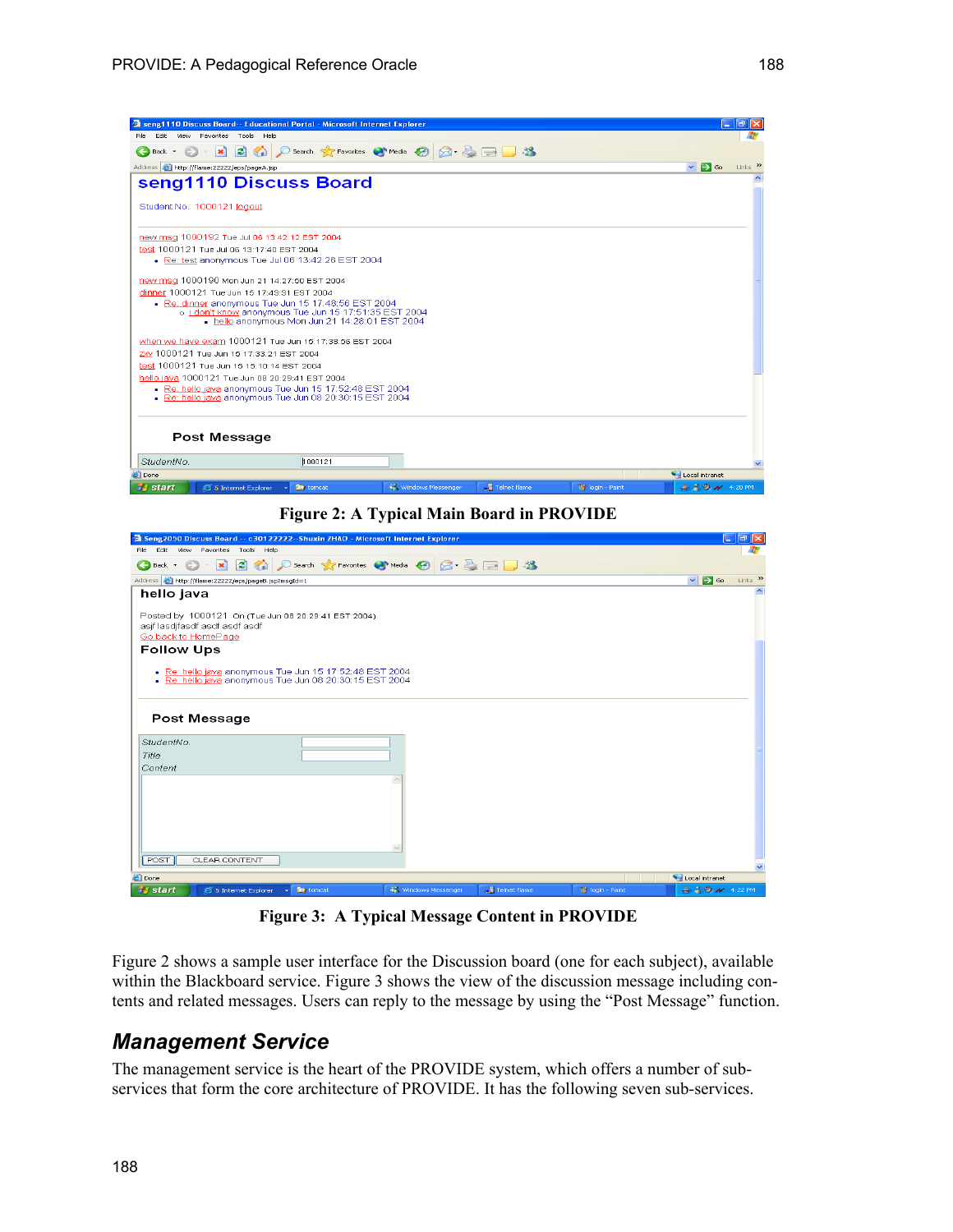### **Information management server (IMS)**

The IMS provides facilities for information management that includes; XHTML, XML, VXML and VRML based mark-up of documents so that text, audio and video information can be managed properly. An agent-based architecture provides the means to handle issues towards conformance to IT standards, tagging, auto-summarization and information extraction. While some technologies are available to meet current expectations, they are neither robust not stable.

## **Content server (CS)**

The aim of the Content Server is to detect, manage, organize and present content-related information. The discovery of content is achieved at run-time through various techniques such as shallow parsing, statistical based parsing and through pattern detection, which permit automatic extraction of content and topic. Such tools already exist both from other researchers (e.g., LSI from Tennessee University) and companies (Telcordia Technologies (2004) and n-Gram fromW3C (2004)) and through the authors' efforts in information extraction. Through this project we further intend to augment this capability through the deployment of agent-based technology.

### **Discovery & distribution server (DDS)**

The DDS server concerns the discovery and distribution of objects in the intergalactic information space. Such objects include shared whiteboards, blackboards, various tools and protocol resolvers (such as tools to convert XHTML to PDF for example). Analysis of performance (and of their penalties) is critical for the PROVIDE system, as the rate of learning is closely correlated to the system performance - an effective and efficient DDS server can help users learn more quickly.

## **Composition server (COS)**

The Composition Server builds the system dynamically as per the user profile and dynamic requirements. Considerable research in distributed systems technology is required in terms of specifying components, characterizing their dynamic behaviours and managing their "fit-forcomposition" aspects. Specific issues addressed here include mechanisms for dynamic composition of courses and the development of purpose-built systems. Below we describe the former aspect in more depth. There are two roles available within the course composition service, namely, Student and Expert. The pseudo code for the composition service for the Student role is shown in Figure 4:

| Load <i>faculty</i>                            |                                                                                              |
|------------------------------------------------|----------------------------------------------------------------------------------------------|
| Load <i>school</i> according to <i>faculty</i> |                                                                                              |
| Load <i>subject</i> according to <i>school</i> |                                                                                              |
|                                                | Load <i>course</i> according to <i>subject code</i>                                          |
| Load <i>chapter</i> according to <i>course</i> |                                                                                              |
|                                                | Add <i>chapters</i> to composition course                                                    |
|                                                | Submit the <i>composition course</i> with <i>chapters'</i> details and <i>student number</i> |
| If the number of <i>chapters</i> $\leq 10$     |                                                                                              |
| Display error message                          |                                                                                              |
| Else                                           |                                                                                              |
|                                                | insert into <i>tbltemp c course</i>                                                          |
|                                                | Submit the <i>composition course</i> to expert                                               |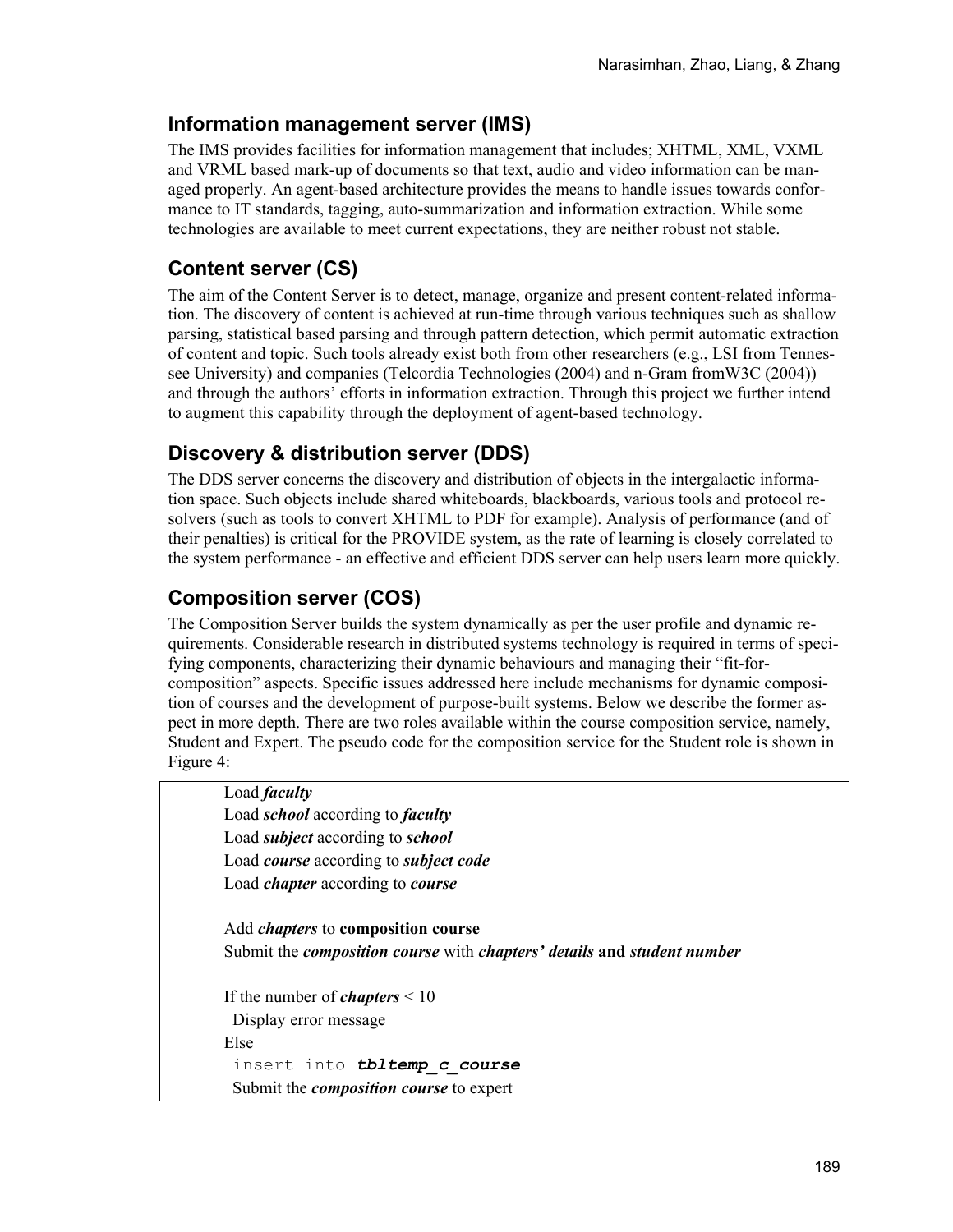Note that an expert will decide whether the composed course is suitable for the student or not.

#### **Note:**

- 1. *tbltemp\_c\_course* is a table to save the composed course details.
- 2. Note that the Student can choose chapters from different faculties.

If a superior level has been changed, the inferior levels have to be changed also. For example, items in School, Subject, Course and Chapter have to execute the related changes, if a Faculty item is changed.

**Figure 4: Pseudo Code for the Composition Service** 

Figure 5 shows how to use the composition service for a Student role. In this case, the Student selects a chapter (e.g., chapter id 21 in Figure 5) as a chapter of his/her newly composed course.

|                                                        | ⊙™ ⊙ B B ∆ O swa ☆™™™ ⊙ B & B B © ⊙ 8 3                                                                                                                                                                 |     |
|--------------------------------------------------------|---------------------------------------------------------------------------------------------------------------------------------------------------------------------------------------------------------|-----|
| Address (B) http://sepc10/eduPortal/wfmSComCourse.aspx |                                                                                                                                                                                                         | 回回の |
|                                                        | Course Composition Page                                                                                                                                                                                 |     |
| Faculty Engineering and Built Environ                  | 国 Subject Code<br>SENG                                                                                                                                                                                  |     |
|                                                        | Electrical Engineering and $\leq$ $\leq$ $\leq$ $2110$ $\mid$ software anlysis and verificatic $\mid$ $\mid$ $\mid$ $\mid$ $\leq$ $\leq$ $\leq$ $\leq$ $\leq$ $\leq$ $\leq$ $\leq$ $\leq$ $\leq$ $\leq$ |     |
|                                                        |                                                                                                                                                                                                         |     |
| N_COU_ID                                               | CHA_ID<br>CHA_NAME                                                                                                                                                                                      |     |
| seng2110                                               | SENG3050 Lecture slides<br>22                                                                                                                                                                           |     |
| seng2110                                               | 23<br>SENG2050 Lecture slides                                                                                                                                                                           |     |
| seng2110                                               | 42.<br>for and while loop                                                                                                                                                                               |     |
| add chapterid<br>Submit                                | C_COMPOSE<br>to composite course                                                                                                                                                                        |     |
|                                                        |                                                                                                                                                                                                         |     |
|                                                        |                                                                                                                                                                                                         |     |
|                                                        |                                                                                                                                                                                                         |     |

**Figure 5: An Example of the Composition Service** 

### **Colleague locator server (CLS)**

The colleague locator server is a pair of White page and Yellow page servers, which aid the location of subject modules, suitable teachers and testers.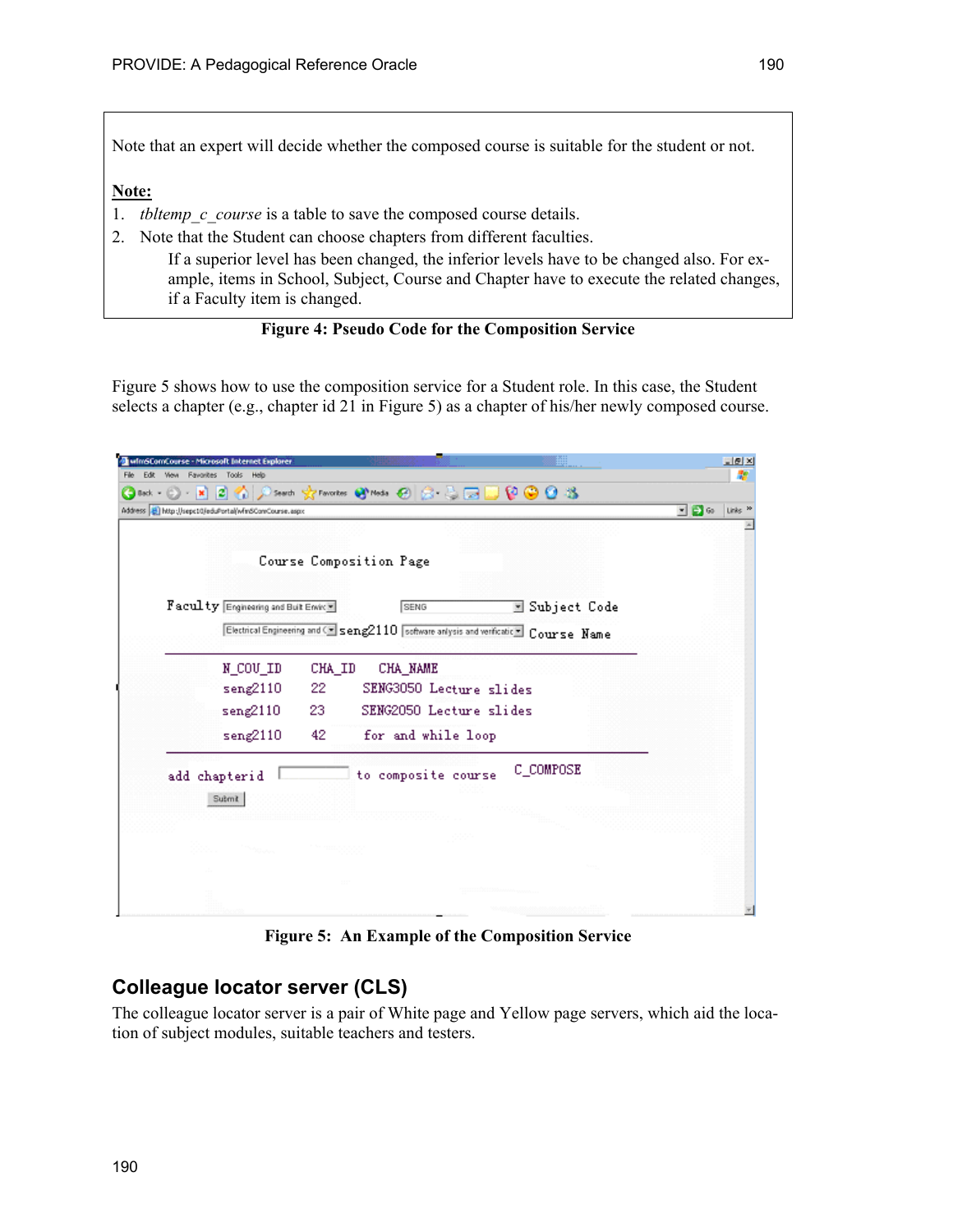## **Feedback server (FS)**

The FS offers facilities for managing feedback to various types of users of the service. This service is automatically included in certain cases of service offered and/or provided within the system.

## **Security server (SS)**

The Security Server provides suitable security cover for the various types of services and their operations. This is based on Kerberos security protocol.

## *Annotation Service*

The annotation service provides four sub-services, whose functions and descriptions are provided in the following paragraphs.

## **Collaboration server (ClS)**

The Collaboration Server offers a proactive collaboration service judged after monitoring a student's learning behaviour. As a consequence, it is an optional service included upon request by a student. The collaboration can also be "on-the-fly" if and where required. Thus for example, if the collaboration server is included, dynamic query service is automatically invoked along with the expertise service (see below), so that appropriate type and nature of collaboration can be suggested to the user. Specifically, if a student is learning, say programming in Java Swing Layout Manager, then appropriate sections of the manual and codes will be prompted to the student, if and when required or requested.

## **Lookup server (LS)**

The Lookup Server is a pair of White Page and Yellow Page servers, which aid the location of a suitable annotation tools and protocols for various types of users. For example, a student user could use this server to locate a suitable visual debugger that works under a particular system (operating system version, language version and configuration).

## **Navigation server (NS)**

The navigation marker server provides auto-navigation and user-tailored and/or expert guided navigation facilities for learning a particular topic or organizing a program of study.

```
Get strQuestion
Split strQuestion into arrQuestion
For i=0 To (arrQuestion.Length - 1)
    If arrQuestion (i) is not in skipwords Then 
      Select topic form tbl_Topic where keywords like arrQuestion(i) 
      & Insert these topics into tbl_TempTopic
                                               End If 
Next 
Get numOfkeyWord 
Fill results into dataset 
Return dataset to website 
Display result
```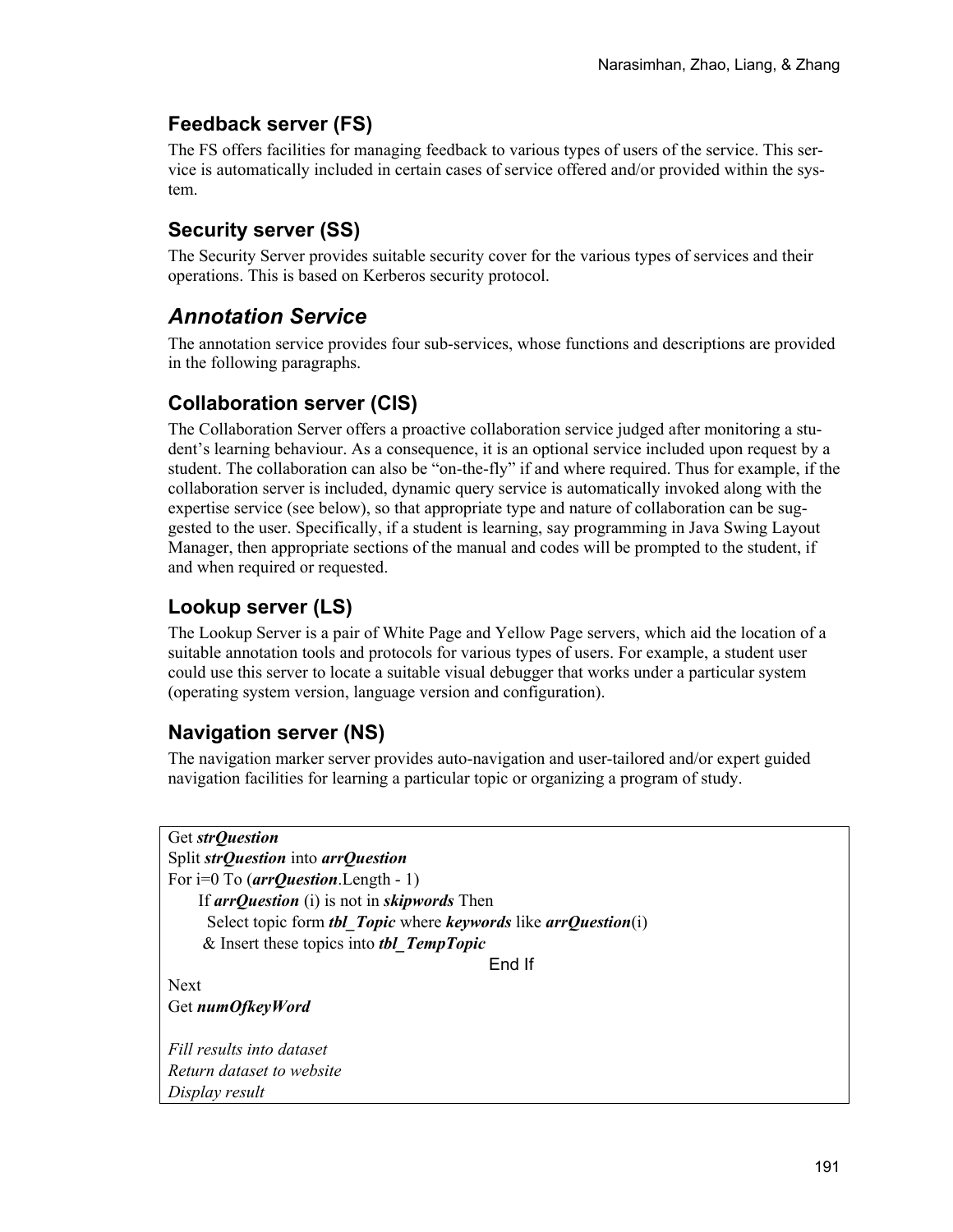Drop *tbl\_TempTopic* If result is *null* Insert *strQuestion* into *tbl\_NA\_Question End If* 

**Notes:**

*StrQuestion* is question sentence input from user. *ArrQuestion* is an array to save the formatted question. *tbl\_Topic* is table in server. Its columns are *top\_id, content, description, keywords*. *tbl.* **TempTopic** is a temporary table for storing the temporaty keyword matching result. *numOfkeyWord* is the number of question's keywords. *NumOfID* is the number of a *top\_id* in tbl\_TempTopic. *Skipwords* is an array that stores the words set that should be ignored in during searching. Its elements like *{"and", "are", "for", "how", "in", "is", "it", "of", "on", "or", "the", "to", "what", "where"} "arrQuestion (i) is not in skipwords"*: use binary search here *tbl\_NA\_Question* is a table in server to save the questions without answer temporarily.

#### **Figure 6: Pseudo Code for the FAQ Server**

### **FAQ server**

This server offers both simple and persistent FAQ on the various annotations made on the learning and the learned parts. Note that whilst a simple FAQ may be relatively simple to design, the design of a persistent FAQ server demands innovative marriage between suitable AI and knowledge representation technologies. The pseudo code for the FAQ service is shown in Figure 6.

Figure 7 shows the use of the FAQ service, whereby users enter their questions - for example - "What is Java?" and select the question type (normal question or related to course content). The service searches the underlying database and displays the matching answers.

## *Expertise Service*

The expertise service offers five sub-services, whose descriptions are given below.

## **Resolver server (RS)**

The resolver service is called in when there is a (perceived) mismatch in the advice given by one of the annotations service. This is an advanced service, which has not been implemented.

## **Learning pattern server (LPS)**

The learning pattern server provides patterned learning over a particular topic or environment as a guide to the user. This is an advanced service, which has not been implemented.

## **Guidance server (GS)**

The guidance server simply offers guidance over a series of topics or courses so that a particular program of activity can be taken up by a student.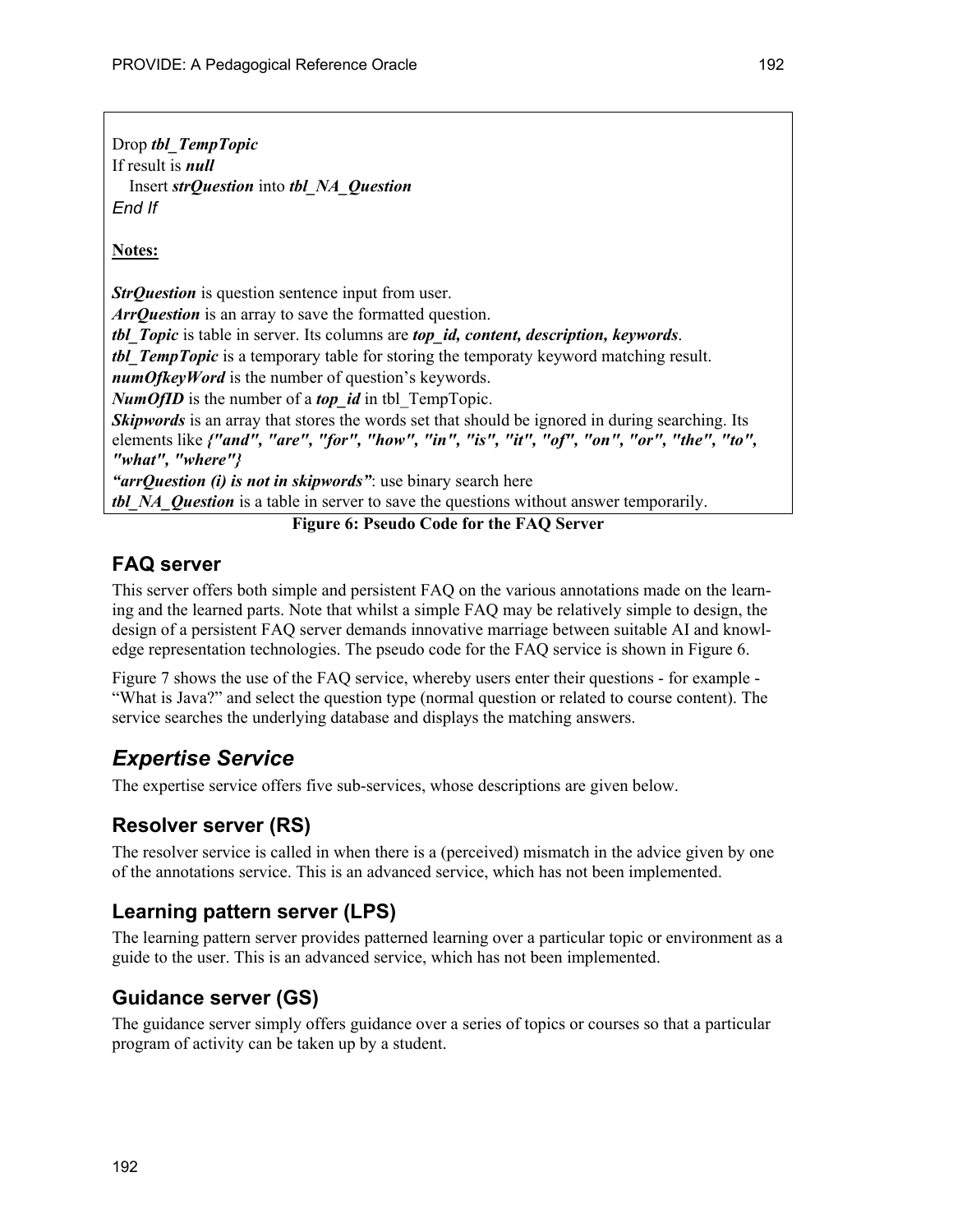#### **FAQ Service**

My Question is:  $\vert$  what is Java  $\vert$  From text book what isJava

 $\mathbf{F}$ 

Find Answer

| <b>Description</b>               | Content                                                      |
|----------------------------------|--------------------------------------------------------------|
| Java Bean knowledge              | http://www.cs.newcastle.edu.au/~seng2050/lectures/lect04.pdf |
| Java Servlet knowledge           | http://www.cs.newcastle.edu.au/~seng2050/lectures/lect03.pdf |
| how to use GUI in java           | http://www.cs.newcastle.edu.au/~seng1110/slides/L04b2.pdf    |
| how to use if command in java    | http://www.cs.newcastle.edu.au/~seng1110/slides/L03a2.pdf    |
| how to use testing in java       | http://www.cs.newcastle.edu.au/~seng1110/slides/L03c2.pdf    |
| how to use while command in java | http://www.cs.newcastle.edu.au/~seng1110/slides/L03b2.pdf    |
| java basic knowledge             | http://www.cs.newcastle.edu.au/~seng1110/slides/L02b2.pdf    |
| java basic knowledge             | http://www.cs.newcastle.edu.au/~seng1110/slides/L02c2.pdf    |
| java introduction                | http://www.cs.newcastle.edu.au/~seng1110/slides/L01b2.pdf    |
| more class descriptions in java  | http://www.cs.newcastle.edu.au/~seng1110/slides/L06a2.pdf    |
| more class descriptions in java  | http://www.cs.newcastle.edu.au/~seng1110/slides/L06b2.pdf    |
| more methods in java             | http://www.cs.newcastle.edu.au/~seng1110/slides/L04c2.pdf    |
| more methods in java             | http://www.cs.newcastle.edu.au/~seng1110/slides/L05a2.pdf    |

#### **Figure 7: An Example of the FAQ Service**

### **Peer review server (PRS)**

PRS provides peer review service on a particular problem, subject area or a program. The peer review is a user-pay service.

### **Excerpts marker server (EMS)**

EMS oversees the production and marking of excerpts over a "learned material" (typically an answer sheet) or a questionnaire sheet.

### *Testing Service*

The testing service has five sub-services, whose functions and descriptions are listed below:

### **Simple testing server (STS)**

The STS server is involved in the looking up of a suitable MES service so that testing can be accomplished (say over a topic or a subject).

### **Complex testing server (CTS)**

The CST server is involved in the looking up of a suitable MES service so that testing can be accomplished (say over an entire program or courses).

#### **Pattern detection server (PDS)**

The PDS server detects patterns in learning, plagiarism and the like. This is an advanced service, which has not been implemented.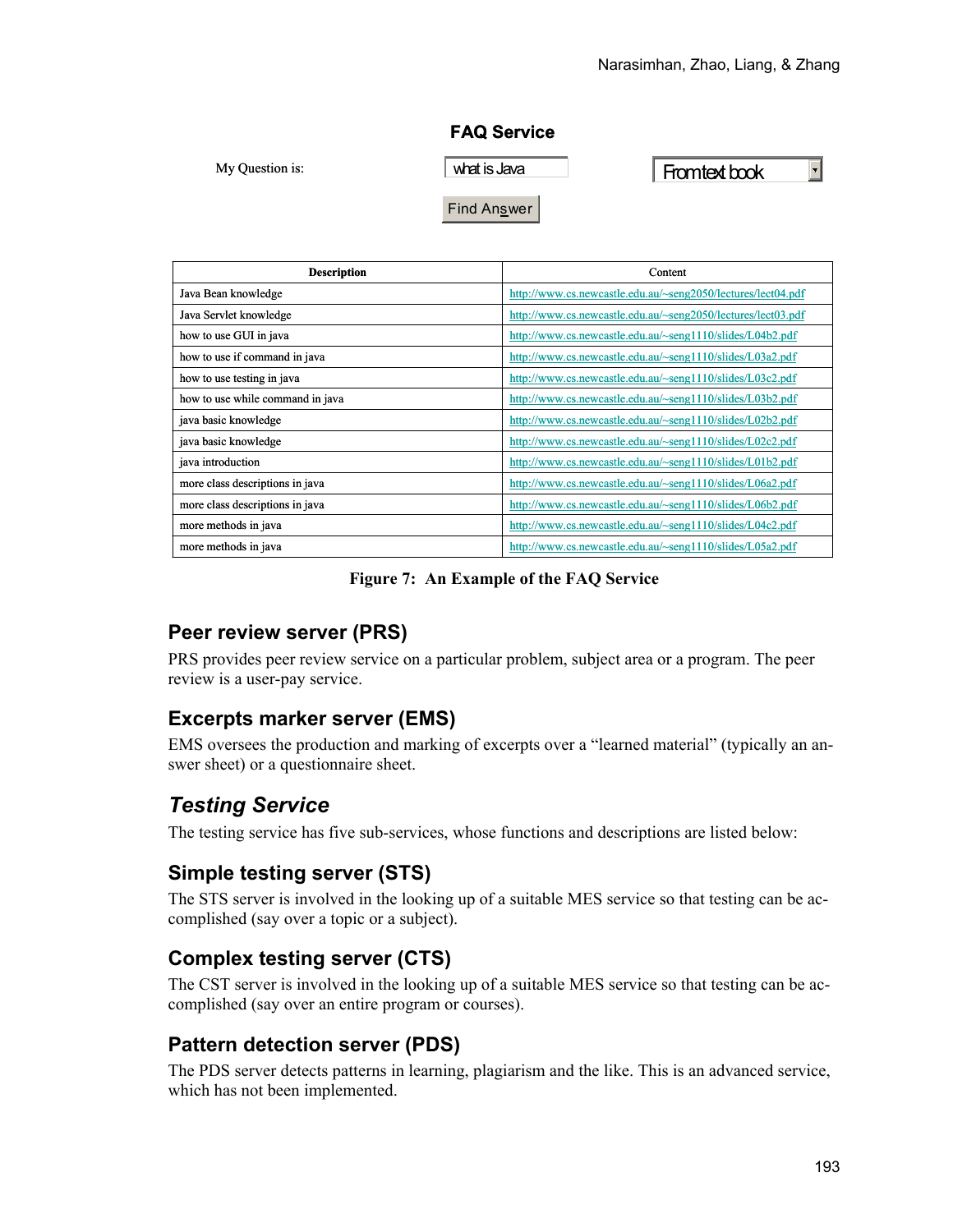### **Marking & evaluation server (MES)**

The MES server identifies accredited markers/evaluators for a subject, program and/or their certification by an approved body.

### **FAQ server**

The FAQ server offers FAQ on the various operations of the certification service. As noted before, this FAQ server also offers persistence services using AI and knowledge management services.

## *Certification Service*

Certification service is essential for providing certification to both individuals and organizations. It has five sub-services, whose functions are listed as below.

### **Self-Certification server (SCS)**

The SCS provides the mechanics of self-certification over a particular subject or course.

### **Mediated certification server (MCS)**

The MCS provides the mechanics of mediated certification over a particular subject or course. The MES service has to be used in conjunction with this service.

### **Peer evaluated certification server (PECS)**

The PECS provides the mechanics of peer certification (i.e., someone or some Peer-Evaluation Body other than the instructor) over a particular subject or course. Obviously, a MES service has to be employed to accomplish this service to completion.

## **Accreditation service (AS)**

The AS provides accreditation to courses, test procedures, tests and markers/evaluators.

### **FAQ server**

The FAQ service provides clarifications on the various operations of the certification service.

## *Administration Service*

The administrative service caters for the day-to-day administration requirements of the users of PROVIDE. It has six sub-services, whose functions are described as below:

### **Pre-requisite advisor server (PAS)**

The PAS is a fully automated service which advises prospective students of a particular course or a particular program and their pre-requisites

### **Hand holder server (HHS)**

The HHS is meant for novice users of all types so that they can easily navigate through the various system functions. This is a highly interactive service, which can handle natural language-like queries.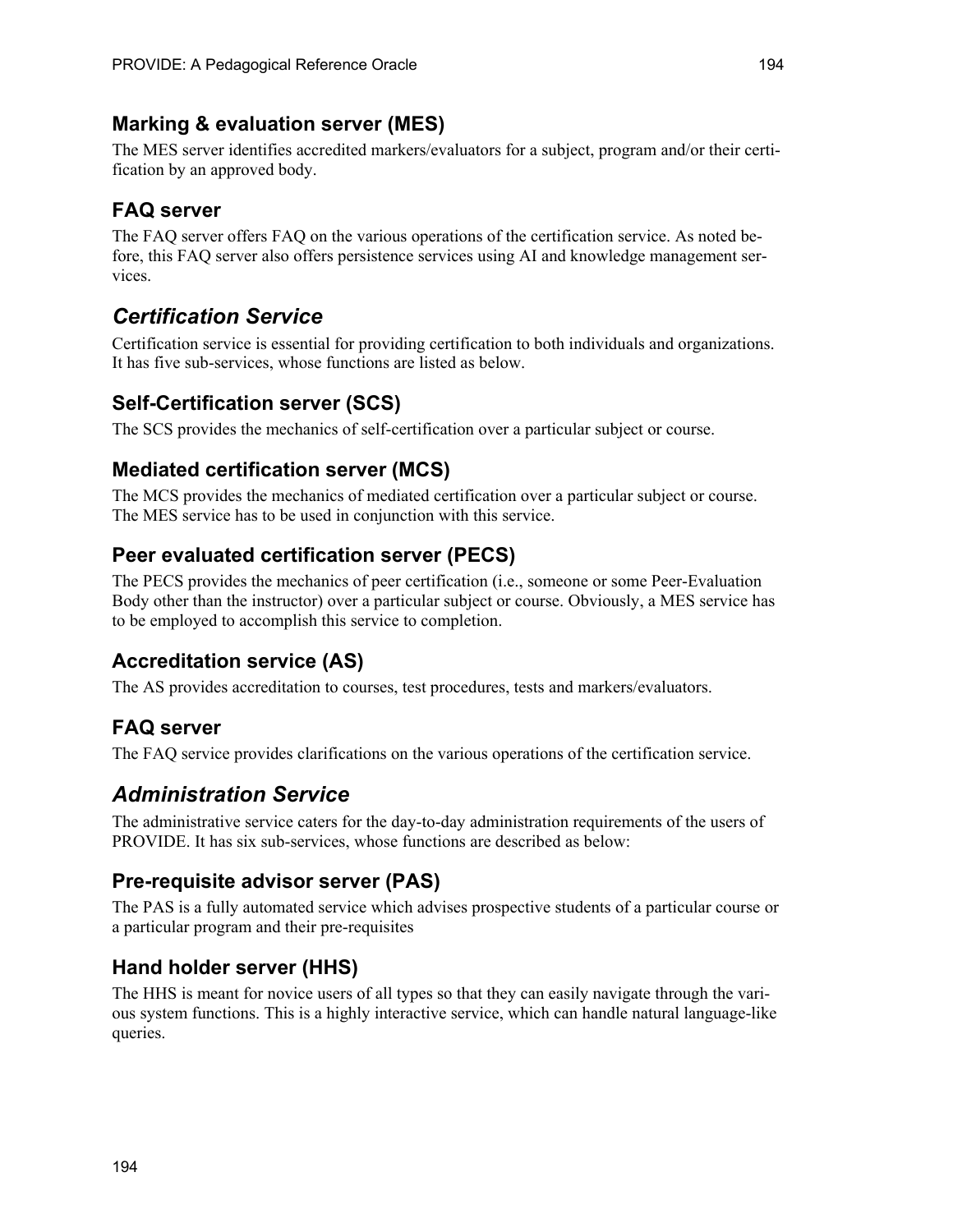## **Class room support server (CRSS)**

The class room support server manages the list of virtual classrooms available to all types of users so that a proper alignment with various programs can be made.

## **Listener, recorder & reminder server (LRRS)**

The LRRS is responsible for maintaining a listener and/or a recorder for each virtual classroom session. It also provides an additional reminder service to all types of users.

## **Outsourced services (OS)**

The outsourcing service is meant for outsourcing the delivery of a particular course or a program. All policies and procedures related to this are managed through this service.

## **Uniform user interface service (UUIS)**

Uniform interface is critically important for all types of users under all conditions of use. A browser-based environment is provided to every user, which can be reconfigured to create the look-and-feel of a student's preferred learning environment.

# **Discussion**

The PROVIDE environment offers a comprehensive list of services. Further, the use of mainstream distributed technologies like Java RMI, CORBA, DCOM and CBSE (Component Based Software Engineering) provides graduate students with a large variety of opportunities to work on research theses, projects and venture undertakings, depending on their interests and backgrounds. The continuation of industrial partnerships related to PROVIDE allows undergraduate students to obtain quick training in high demand domains related to networking, service provision, interoperability and Java/C++ technologies.

PROVIDE has the following significance to the educational research:

- Since PROVIDE emphasises more student-teacher participation, fundamental issues in training and on-going advice, including evolutionary and incremental guidance can be better achieved.
- Our belief in peer learning and "progression without intervention" can be tested and proven.
- PROVIDE is a distance-learning tool, which offers the "third dimension" in learning.
- The system can be easily tailored to various types of users from novice student type to experts who are new to the system.
- Since the process of accreditation is uniform across PROVIDE, quality and assurance procedures can be developed to the highest degree of conformance.
- Certificate programs, higher degree programs and professional enhancement programs can now be readily offered over the PROVIDE environment, which will hopefully reduce the turn-around time for learning. Thus development and deployment of knowledge workforce is likely to be hastened considerably.

PROVIDE has the following significance to information engineering research:

• The PROVIDE system imparts practical education and training in recent technical areas such as software engineering, distributed object computing and agent technology.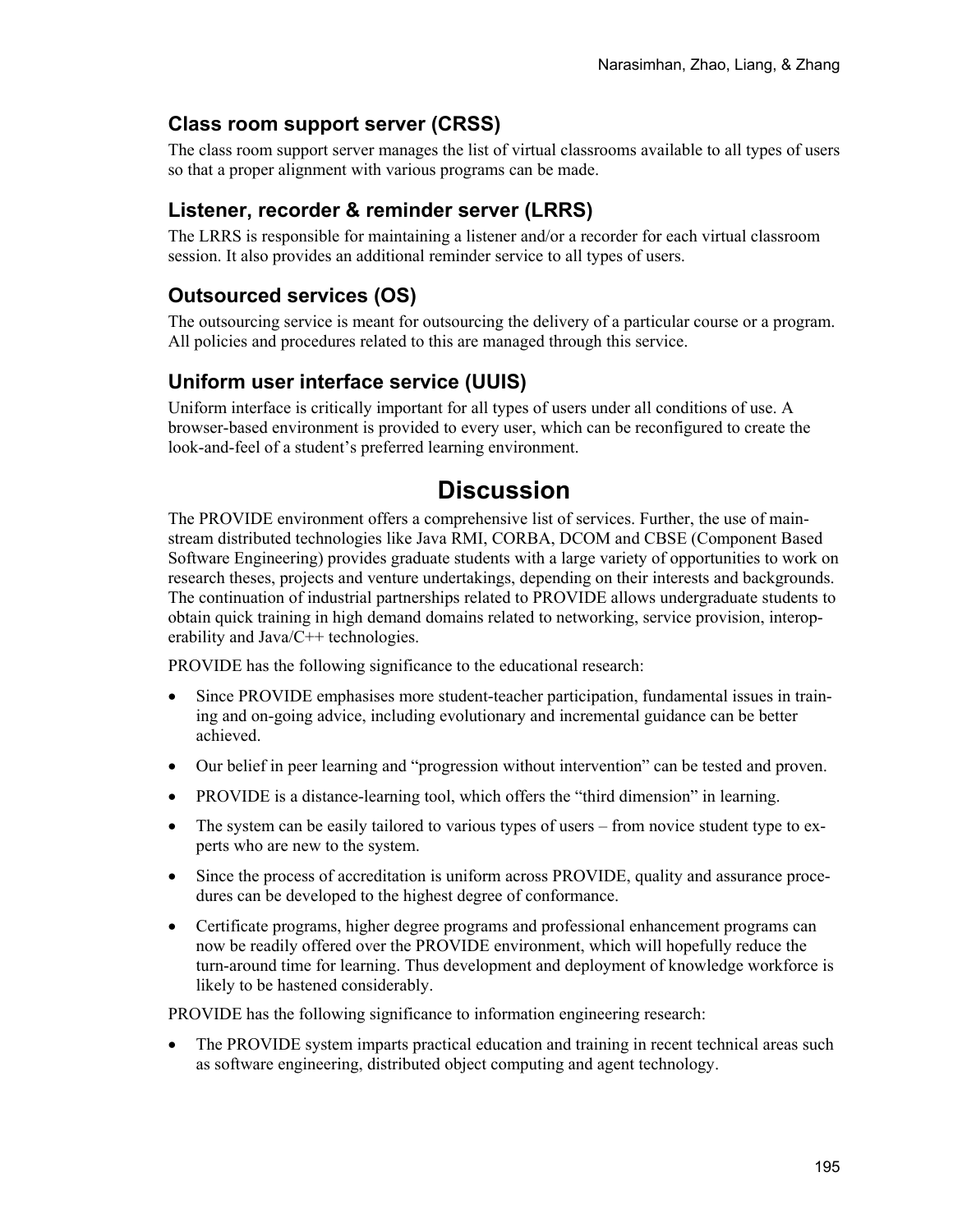- Since the system is component-based and agent-oriented, interoperability can be readily achieved. Indeed, we believe PROVIDE itself will become a test-bed for successful operation for interoperability over a distributed virtual environment.
- We anticipate the development of technology demonstrators, prototypes and other facilities over PROVIDE. An "immersion facility" (with the use of VRML), which allows multiple users to "experience" the same experience that a single user gets, is envisaged in the future.
- Value-added assistance to portal development and suitable IT franchising is very possible.

We also expect the core research tools and technologies (particularly on software engineering and underlying distributed tools and systems management) to be taken up by large application developers in a variety of areas, such as medical informatics, simulation and war gaming, defence and government communities. Since the core technologies are common to most application domains, we anticipate the technology transfer and knowledge transfer times to be low.

Presently a High Performance Java and CORBA based PROVIDE implementation is available offering a limited number of services. We are currently in the process of specifying a comprehensive Agent Programming Library containing implementations of key Mobile Agent based Design Patterns. Further a secure network layer, code compression, advanced adaptive compiler with mobile code specific optimizations and multiple transport layers for multicast sockets, and several foundation services required for PROVIDE are also being investigated. A controlled Natural Language Processor and Speech I/O module, Multi-User Shared Virtual Agent based environment design and development are also taking place in parallel through various Honours and Graduate student programs. Application for real life testing and evaluation of our tools, complete test set, system documentation and advancement report generation are areas, where development work has not yet started. However, basic services of PROVIDE are already operational and can be accessed from [www.newcastle.edu.au/~narasimhan/PROVIDE.](http://www.newcastle.edu.au/~narasimhan/PROVIDE)

## **Conclusions**

In this paper we have presented a seamless distributed interactive educational environment for both teaching and learning. We have discussed auxiliary technologies and tools as well as related design issues. We have described the PROVIDE framework architecture, which contains a collection of peer-to-peer (P2P) services. PROVIDE permits learning to occur through four facets, namely, 1) through formal teaching over distance learning, 2) through self-learning, 3) through peer (interactive) learning and 4) through the process of hands-on experience. We provide an open software system to students so that students can select what they want to learn from different courses and, further, compose those segments in order to form a new course. PROVIDE encourages students to study actively following their particular interests and needs. The system also provides peer-to-peer learning through blackboard and whiteboard facilities. Several forms of FAQ services are provided to the user. Each FAQ service has two parts: normal and academic so that users can get the right answer quickly. Since the system is component-based, it permits code and component re-use. Further intelligent agent technology is used to bind the system components, which further aid system evolution. We also expect the further research to be taken up by large application developers in a variety of areas, such as providing voice and video boards over high speed networks.

In this paper, we have also provided a comprehensive discussion on the opportunities arising from the research. Related research work on this area done by other researchers has also been discussed. Several milestones for the proposed system have been met to date, while others are being attended to. Future R&D work of this project includes the complete realization of the proposed framework in a progressive manner.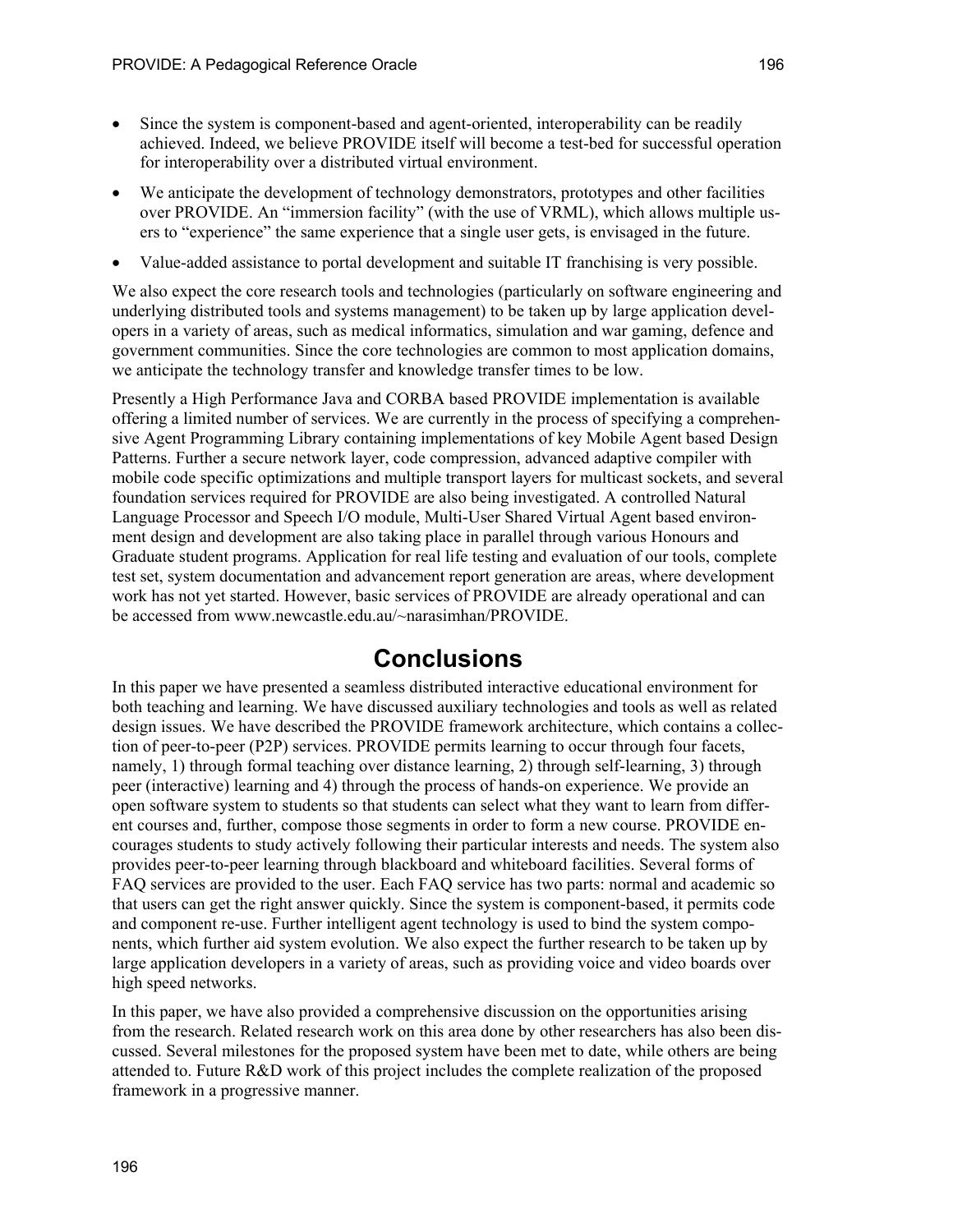## **Acknowledgements**

We thank the four referees and Editor Mike Hart, for their extensive comments, which improved the quality of the paper considerably.

## **References**

Barthruhari. (Circa 400 CE). *Subhashitham*: A treaty on education and learning in Sanskrit.

- Carr, S. (2000). *As distance learning comes of age, the challenge is keeping the students*. Retrieved from *Chronicle of Higher Education,* February 11, 2000. Retrieved from <http://www.chronicle.com/free/v46/i23/23a00101.htm>
- Catherine, S. (2004). *CoMentor.* Retrieved August 12, 2004, from [http://www.socreson](http://www.socresonline.org.uk/2/3/comentor.html)[line.org.uk/2/3/comentor.html](http://www.socresonline.org.uk/2/3/comentor.html)
- Colloquia. (2004). *The Innovative Learning Management and Groupware System.* Retrieved August 12, 2004, from <http://www.colloquia.net/>
- Connick, G. (1999). *The distance learner's guide.* Upper Saddle River, NJ: Prentice-Hall.
- COSE. (2004). *The small business division of the greater Cleveland partnership*. Retrieved 12 August, 2004, from <http://www.cose.org/>
- Crawford, P. & Kevill, R. (2000). Computer assisted learning: A formative approach. In Apple Computer Australia, *Apple University Consortium Academic and Developer's Conference 2000: New millennium, new technology, new world of learning.* Wollongong, N.S.W.: Apple Computer Australia.
- Dillenbourg, P. (2000). Virtual learning environments. In *EUN conference 2000: Learning in the new millennium: Building new education strategies for schools.* Retrieved August 12, 2004, from <http://tecfa.unige.ch/tecfa/publicat/dil-papers-2/Dil.7.5.18.pdf>
- E-Learningguru. (2005). Retrieved March 20, 2005, from [http://www.e](http://www.e-learningguru.com/articles/art1_3.htm)[learningguru.com/articles/art1\\_3.htm](http://www.e-learningguru.com/articles/art1_3.htm)
- Fallows, S., & Bhanot, R. (2002). *Educational development through information and communications technology*. St Ives plc: Clays Ltd.
- Fritze, P., Welch, S. R., & Ji, G. (2000). Foundations of a component framework for rich on-line learning activities. In Apple Computer Australia, *Apple University Consortium Academic and Developer's Conference 2000: New millennium, new technology, new world of learning.* Wollongong, N.S.W.: Apple Computer Australia.
- Ganesan, R., Edmonds, G. S., & Spector, J. M. (2002). The changing nature of instructional design for networked learning. In C. Steeples, & C. Jones (Eds.), *Networked learning: Perspectives and issues.*  London,UK: Springer-Verlag.
- Gilbert, S.D. (2001). *How to be a successful on-line student*. New York: McGraw-Hill.
- Harasim, L.M. (1998). The Internet and intranets for education and training: A framework for action*.* In C. De Moura Castro (Ed.), *Education in the information age.* New York: Inter-American Development Bank.
- Harasim, L., Hiltz, S.R., Teles, L., & Turoff, M. (1995). *Learning networks: A field guide to teaching and learning on-line.* Cambridge, MA: The MIT Press.
- Hegarty, M., Phelan, A. & Kilbride, L. (Eds.) (1998). *Classrooms for distance teaching & learning: A blueprint*. Leuven, Belgium: Leuven University Press.
- Joint Information Systems Committee [JISC]. (2004). *Managed Learning Environment (MLE).* Retrieved August 12, 2004, from The Joint Information Systems Committee Web site: [http://www.jisc.ac.uk/index.cfm?name=mle\\_home](http://www.jisc.ac.uk/index.cfm?name=mle_home)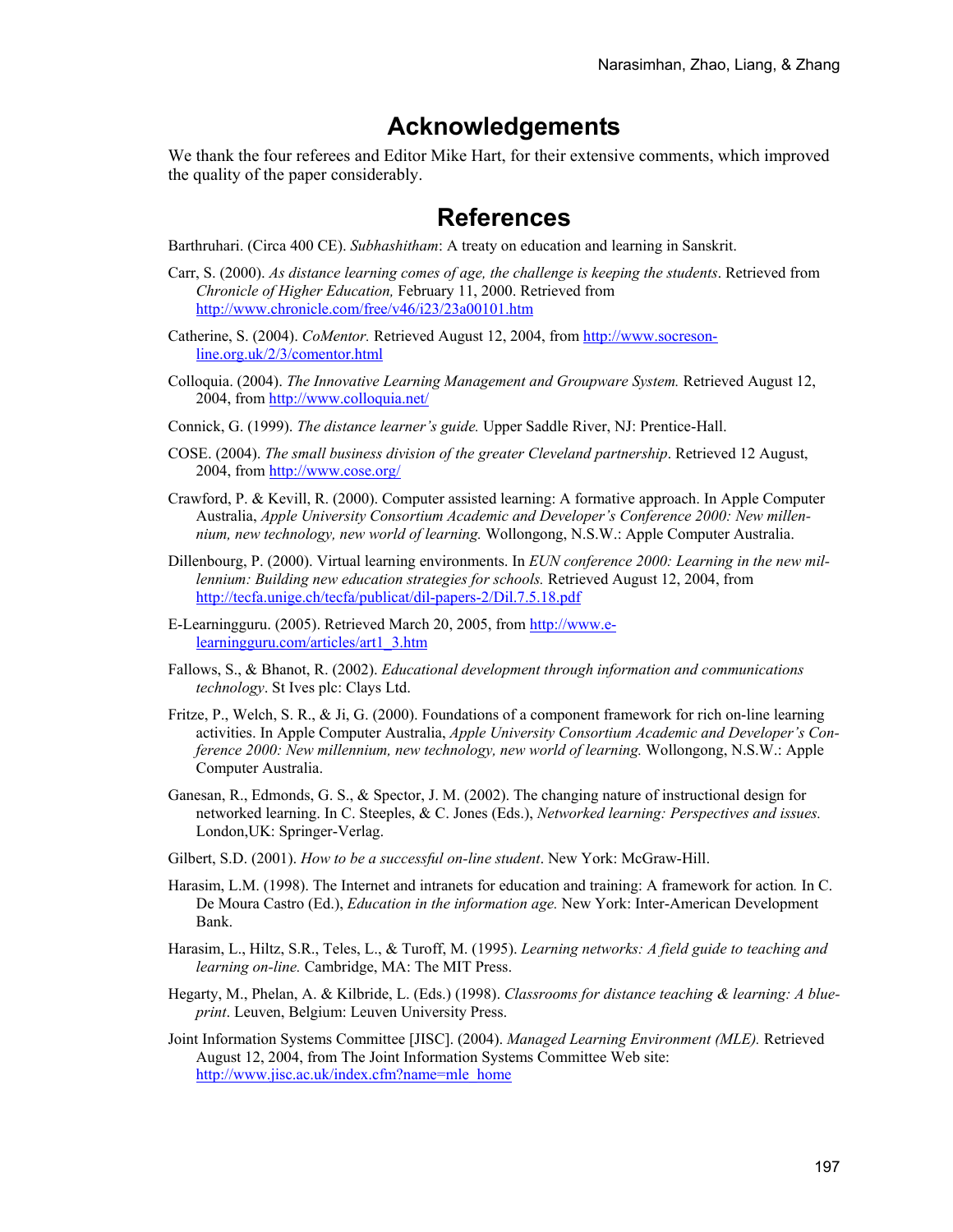- Jones, C. & Asensio, M. (2002). Designs for networked learning in higher education: A phenomenographic investigation of practitioners' accounts of design. In C. Steeples, & C. Jones (Eds.), *Networked learning: Perspectives and issues.* London, UK: Springer-Verlag.
- Kemm, R. E., Kavnoudia, H., Fritze, P., & Williams, N.T. (2000). A computer-facilitated collaborative learning environment for tertiary students. In Apple Computer Australia, *Apple University Consortium Academic and Developer's Conference 2000: New millennium, new technology, new world of learning.*  Wollongong, N.S.W.: Apple Computer Australia.
- Kouki, R., & Wright, D. (1999). *Telelearning via the Internet.* Hershey, PA: Idea Group.
- Ling, P., Arger, G., Samllwood, H., Toomey, R., Kirkpatrick, D, & Barnard, I. (2001). *The effectiveness of models of flexible provision of higher education: Evaluations and investigations program.* Australia: Department of Education, Training and Youth Affairs.
- Littlejohn, A. (2003). *Reusing on-line resources: A sustainable approach to E-learning.* Sterling, VA: Kogan Page Limited.
- Maehl, W.H. (2000). *Lifelong learning at its best*. San Francisco: Jossey-Bass.
- Mayes, T., Dineen, F., Mckendree, J., & Lee, J. (2002). Learning from watching others learn. In C. Steeples, & C. Jones (Eds.), *Networked learning: Perspectives and issues.* London, UK: Springer-Verlag.
- McMahon, M., & Oliver, R. (2000). Building self-supporting websites to accommodate large numbers of students. In Apple Computer Australia, *Apple University Consortium Academic and Developer's Conference 2000: New millennium, new technology, new world of learning.* Wollongong, N.S.W.: Apple Computer Australia.
- NSBA. (2005). Retrieved March 20, 2005, from <http://www.nsba.org/sbot/toolkit/whytech.html>
- OMGa. (2004). *The Architecture of choice for a changing world*. Retrieved August 12, 2004, from Object Management Group Web site: <http://www.omg.org/mda/>
- OMGb. (2004). Retrieved August 12, 2004, from <http://www.omg.org/>
- Palloff, R.M., & Pratt, K. (2001). *Lessons from the cyberspace classroom: The realities of on-line teaching.* San Francisco: Jossey-Bass.
- Peterson, P.W. (2001). The debate about on-line learning: Key issues for writing teachers*. Computers and Composition, 18*(4), 57-70*.*
- Reigeluth, M. C. (1983). *Instructional-design theories and models: An overview of their current status* (2<sup>nd</sup>) Ed.). New Jersey: Lawrence Erlbaum Associates.
- Reynolds, M. & Trehan, K. (2000). Assessment: A critical perspective*. Studies in Higher Education*. Retrieved August 30, 2004, from [http://0](http://0-proquest.umi.com.newcutter.newcastle.edu.au/pqdweb?RQT=318&pmid=34505) [proquest.umi.com.newcutter.newcastle.edu.au/pqdweb?RQT=318&pmid=34505.](http://0-proquest.umi.com.newcutter.newcastle.edu.au/pqdweb?RQT=318&pmid=34505)
- Rowan, L., Barllell, L. & Evans, T. (eds.) (1998). *Shifting borders: Globalisation, localisation and open and distance education.* Geelong, Victoria, Australia: Deakin University Press.
- Schacter, J. (1999). The *impact of education technology on student's achievement.* Retrieved March 20, 2005, from [http://www.milkenexchange.org](http://www.milkenexchange.org/)
- Telcordia Technologies. (2004). *Telcordia Latent Semantic Indexing (LSI).* Retrieved August 12, 2004, from [http://lsi.research.telcordia.com](http://lsi.research.telcordia.com/)
- Trehan, K. & Reynolds, M. (2002). On-line collaborative assessment: Power relations and 'Critical Learning '. In C. Steeples, & C. Jones (Eds.), *Networked learning: Perspectives and issues.* London, UK: Springer-Verlag.
- US Congress. (2004). Retrieved August 1, 2004, from Office of Technology Assessment Web site. <http://www.ota.nap.edu/index.htm>
- US Department of Education. (2005). Retrieved March 20, 2005, from [http://www.ed.gov](http://www.ed.gov/)